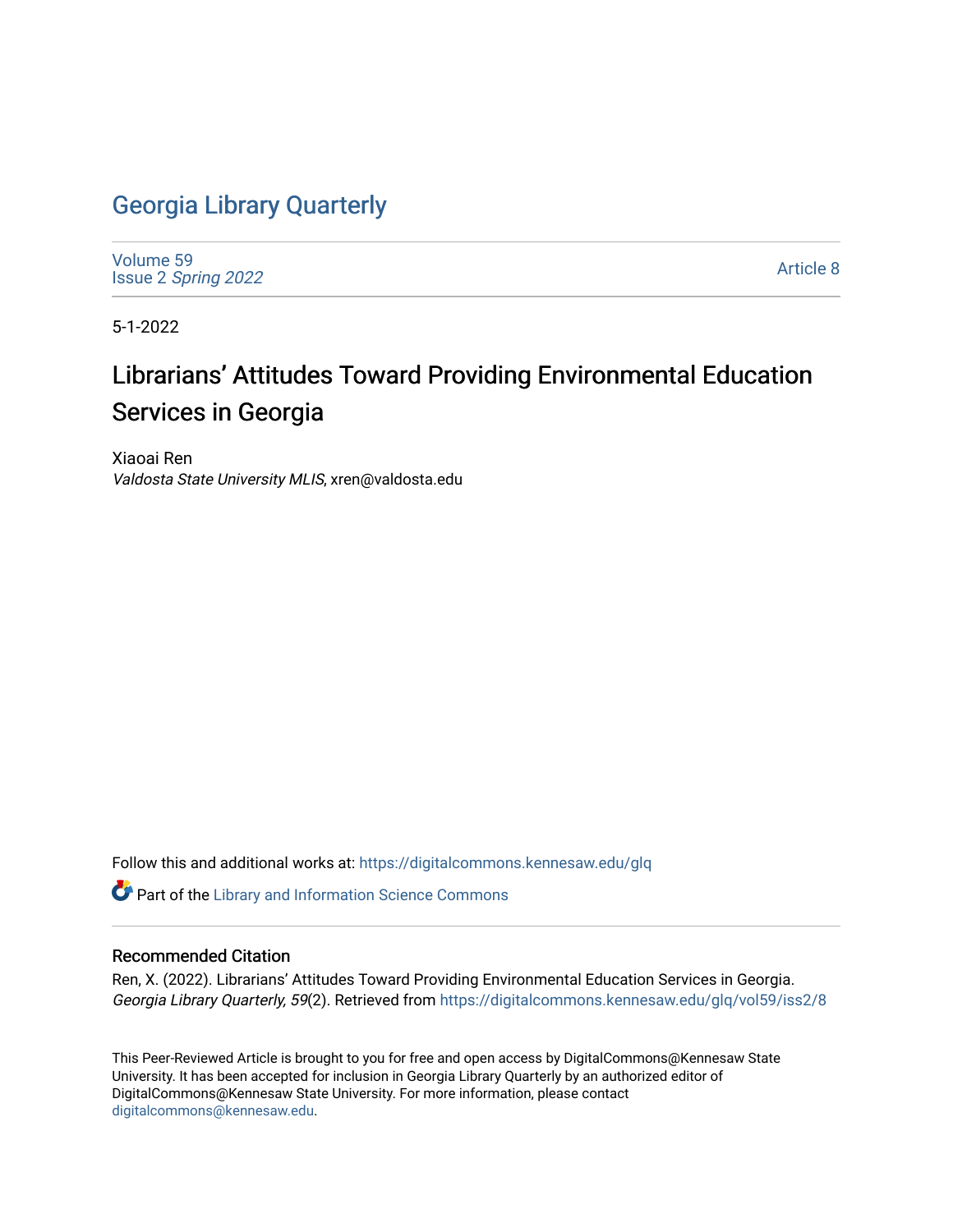# PEER REVIEWED

## **Librarians' Attitudes Toward Providing Environmental Education Services in Georgia**

#### **By Xiaoai Ren**

Environmental issues and problems have posed severe threats to the healthy existence of human beings and other species on this planet. It is one of the three dimensions of sustainable development, along with the social and economic dimensions embraced by the United Nations (UN) 2030 Agenda for Sustainable Development, adopted in 2015. At the heart of the UN 2030 Agenda are the 17 Sustainable Development Goals (SDGs) and 169 targets that balance the three dimensions of sustainable development. The International Federation of Library Associations (IFLA) has been actively involved in the development of the UN 2030 Agenda by advocating for the inclusion of access to information, the safeguarding of cultural heritage, universal literacy, and access to information and communication technologies (ICT) in the SDGs as targets. In 2016, IFLA published a booklet to demonstrate the contributions of libraries to the SDGs.

In the global network of at least 2.6 million libraries, these libraries are beacons of the local communities they serve (IFLA, n.d.). The libraries play an important role in providing access to credible environmental information resources, promoting environmental awareness and literacy, and showcasing environmentally sustainable practices. IFLA (2018) described libraries as *Exemplars*, *Educators*, and *Enablers*  in supporting the sustainable development efforts in their communities. In the United States, the ALA Special Task Force of Sustainability identified the roles and responsibilities of ALA and its member libraries as *Inspiration & Catalyst*, *Conveners & Connectors*, and *Contributors* (Aldrich et al., 2018).

The National Environmental Education and Training Foundation (NEETF) released the report *Environmental Literacy in America: What Ten Years of NEETF/Roper Research and Related Studies Say About Environmental Literacy in the U.S.* in 2005. The report showed that most Americans are by and large either uninformed or misinformed when confronted with increasingly challenging environmental choices (Coyle, 2005). The report called for actionoriented environmental learning throughout the K–12 system that allowed people to experience hands-on activities. Stoss (2008) and Fedorowicz-Kruszewska (2020a) both pointed out the importance of providing environmental education services in libraries and other informal settings for adult learners and the public, along with efforts through the formal educational system.

Though IFLA and ALA identified libraries' roles and responsibilities in contributing to the sustainable development efforts in their communities, it is important to find out how individual libraries perceive and approach those roles and responsibilities at the local level. Previous research on libraries' environmentally sustainable practices has been mainly case studies or literature reviews. The number of publications reporting empirical studies is relatively small. There are very few empirical studies reporting librarians' attitudes toward environmental sustainability and their perceptions of the role libraries should play in this matter.

The current study attempted to determine librarians' attitudes toward environmental sustainability through a survey of Georgia Library Association (GLA) members. Findings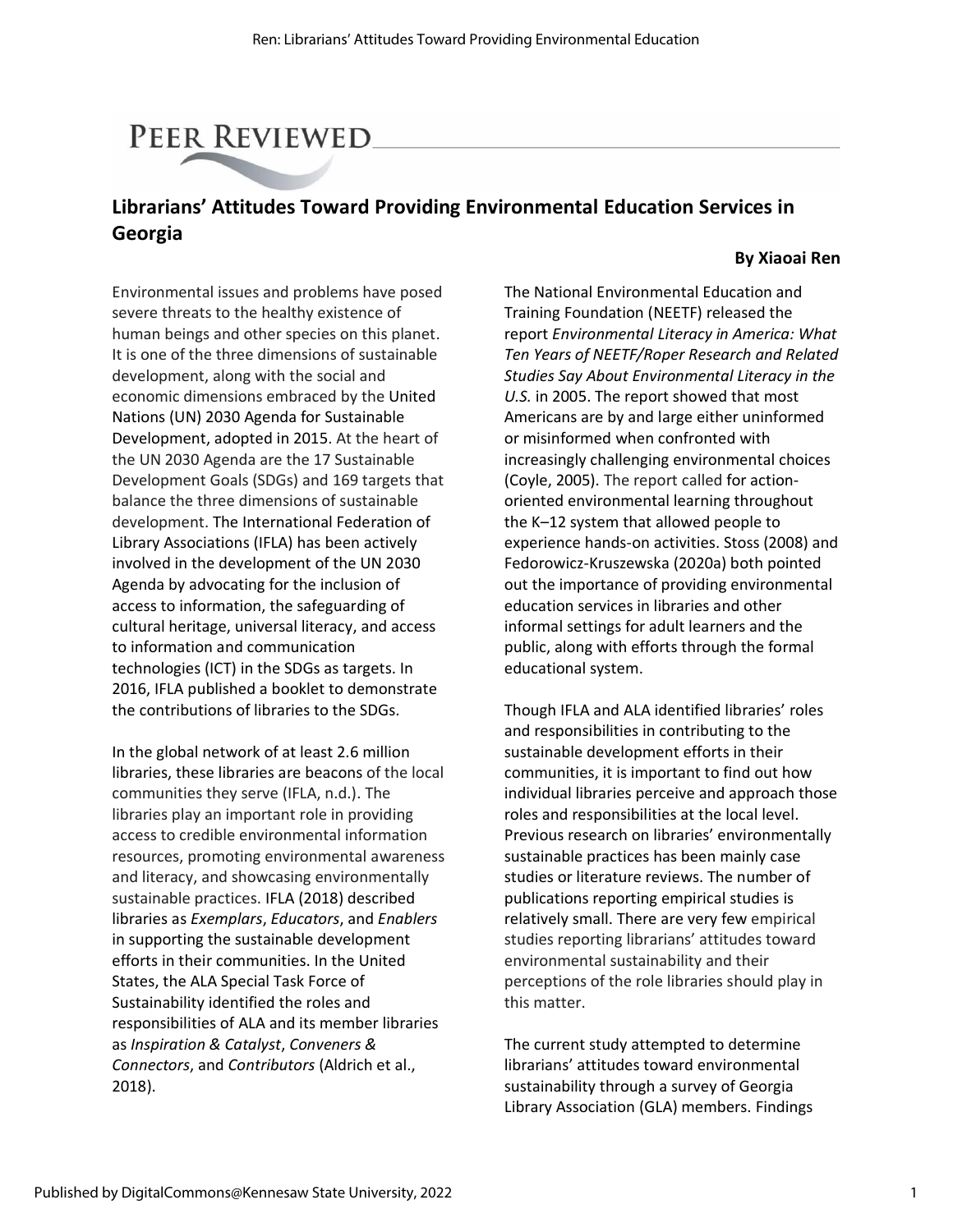from this descriptive and exploratory study added to the empirical research effort on this subject. The results might also shed some light on how to better support libraries' efforts in contributing to environmental sustainability.

#### **Literature Review**

The Green Library Movement that emerged in the 1990s and gained popularity in the library profession around 2003 aimed to reduce the library's carbon footprint by adopting environmentally sustainable practices within libraries (Antonelli, 2008). LIS publications have reported on various environmentally sustainable practices in libraries such as paper use and recycling, energy consumption, green library building, sustainability in collection development, green library programming, environmental education resources, vendor selections, travel and professional conferences, and more (Calloway & Callahan, 2003; Christensen, 2010; Harrington & Beale, 2010; Jankowska & Marcum, 2010; Love et al., 2005; Smith, 2010; Spencer, 2010; Urbanska, 2009; Woodland, 2010). Most publications have been case studies, and there were some articles that analyzed and synthesized LIS literature on green libraries (Antonelli, 2008; Fedorowicz-Kruszewska, 2020a, 2020b; Fisher & Yonz, 2007; Jankowska & Marcum, 2010). These synthesizing articles aimed to identify and sum up the research themes covered in the literature, to extract indicators for assessing and measuring the impact of the various environmentally sustainable activities and practices in libraries, and to conceptualize the research topics and develop an overarching framework.

Though the number of publications reporting empirical studies on libraries' environmentally sustainable practices and services was relatively small, it started to increase in recent years (Beutelspacher & Meschede, 2020; Dias, 2017; Kang, 2018). Dias (2017) surveyed municipal public libraries in Portugal, focusing on their library building construction, library resource

consumption, community partnerships, and respondents' perception of the importance of environmental sustainability. Almost all responding libraries considered environmental sustainability to be an important issue. Kang (2018) studied library directors' attitudes toward environmental sustainability in China and their libraries' environmentally sustainable actions. Findings from Kang's study indicated a contradiction between the library directors' perception of the importance of environmental sustainability and their levels of awareness of the environmental issues and actions taken in libraries. Beutelspacher and Meschede (2020) surveyed public libraries and their branches, located in cities with more than 100,000 inhabitants in Germany, on their environmentally sustainable activities in libraries. They also reported contradictions between participants' expectations of the libraries' environmentally sustainable activity and the actual efforts in the individual libraries. For example, in their study of 141 participants, 56 strongly agreed that public libraries have a mission to inform and raise awareness in the community on the topic of environmental sustainability, but only 13 respondents strongly agreed that their library is fulfilling this mission.

In the United States, Jankowska (2008) also discussed the gap between the idea of sustainable practices in academic libraries versus the libraries' actual practices that are not sustainable and called on libraries to focus on creating more responsible operational models to reduce both their operational costs and environmental impact in the long term. Both Jankowska (2008) and Christensen (2010) referred to the environmental sustainability implication in library collection development by switching from print materials to electronic resources. Focusing on cutting down paper use without realizing there is also an environmental impact from using electronic resources is a typical "see the tree, but not the forest" mindset in adopting environmentally sustainable practices in libraries. Jankowska (2010) further called for green policies in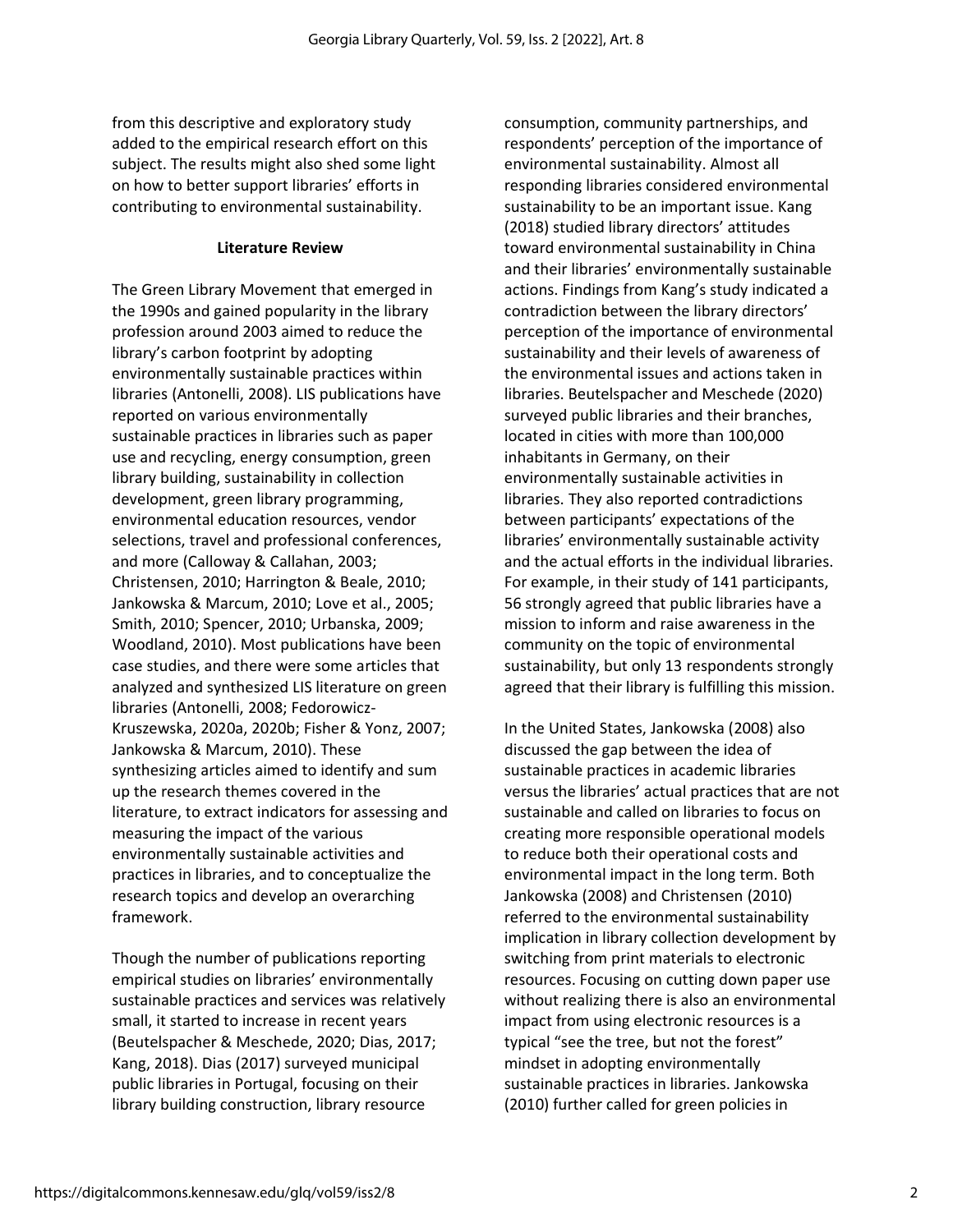American academic libraries to include sustainability indicators to measure the libraries' environmentally sustainable efforts and practices.

Most library and information science (LIS) publications have been on green libraries and green practices within libraries. There were limited empirical studies on libraries' environmental education services except for case reports of library environmental education programs and environmental information source lists (Harrington & Beale, 2010). In 2020, Fedorowicz-Kruszewska conducted a study on environmental education in libraries by analyzing literature and multiple case studies of 20 libraries that were finalists of the IFLA Green Library Award between 2016 and 2019. The results identified and categorized library activities that have environmental education potential by the three main components of a library: people, artefacts and processes. The findings contributed to the conceptualization of environmental education in libraries for more precise scientific communication in this area. Furthermore, librarians' perceptions of the importance of environmental sustainability and the role played by libraries is also an important research area. Librarians' perceptions of the importance of environmental sustainability and their identification of the role libraries could play may influence their actual environmentally sustainable practices.

The current study fills the gap in the literature by surveying librarians in Georgia about their attitudes toward environmentally sustainable practices in libraries and their perceptions of the role libraries should play in fostering sustainable communities in the environmental dimension.

#### **Method**

The purpose of this study was to investigate librarians' attitudes toward environmental sustainability in Georgia libraries and their perceptions of the role libraries could play in sustainable community development efforts. The study aimed to answer the following questions:

- 1. What are librarians' attitudes toward environmentally sustainable practices in libraries and libraries' roles and responsibilities in building sustainable communities in Georgia?
- 2. What are the environmentally sustainable practices in Georgia libraries?
- 3. What are the environmental education services provided by Georgia libraries?
- 4. What role should libraries play in fostering sustainable communities in the environmental dimension from a librarian's perspective?
- 5. What are the challenges faced by librarians in providing environmental education services?

GLA is the primary membership organization for libraries in Georgia. The researcher is a GLA professional member and subscribes to the member Listserv. A convenience sample of subscribers to the GLA member Listserv was used for this study. Currently, GLA has more than 800 members, including librarians, trustees, paraprofessionals, friends, students, and others (GLA, n.d.). A survey method was chosen as the data collection method for this study. It was the most appropriate method for collecting information from a relatively large sample. It is especially suitable for gathering information on attitudinal questions. The survey method also gave the researcher the flexibility to adopt a variety of survey question types in the questionnaire to collect a variety of responses.

The survey consisted of a list of 22 questions broken down into six categories, including demographic characteristics, background knowledge on the subject, attitudinal questions, green practices in libraries, environmental education service activities provided, and openended questions asking respondents about their perceptions of the library's role and challenges (see Appendix for the complete survey). The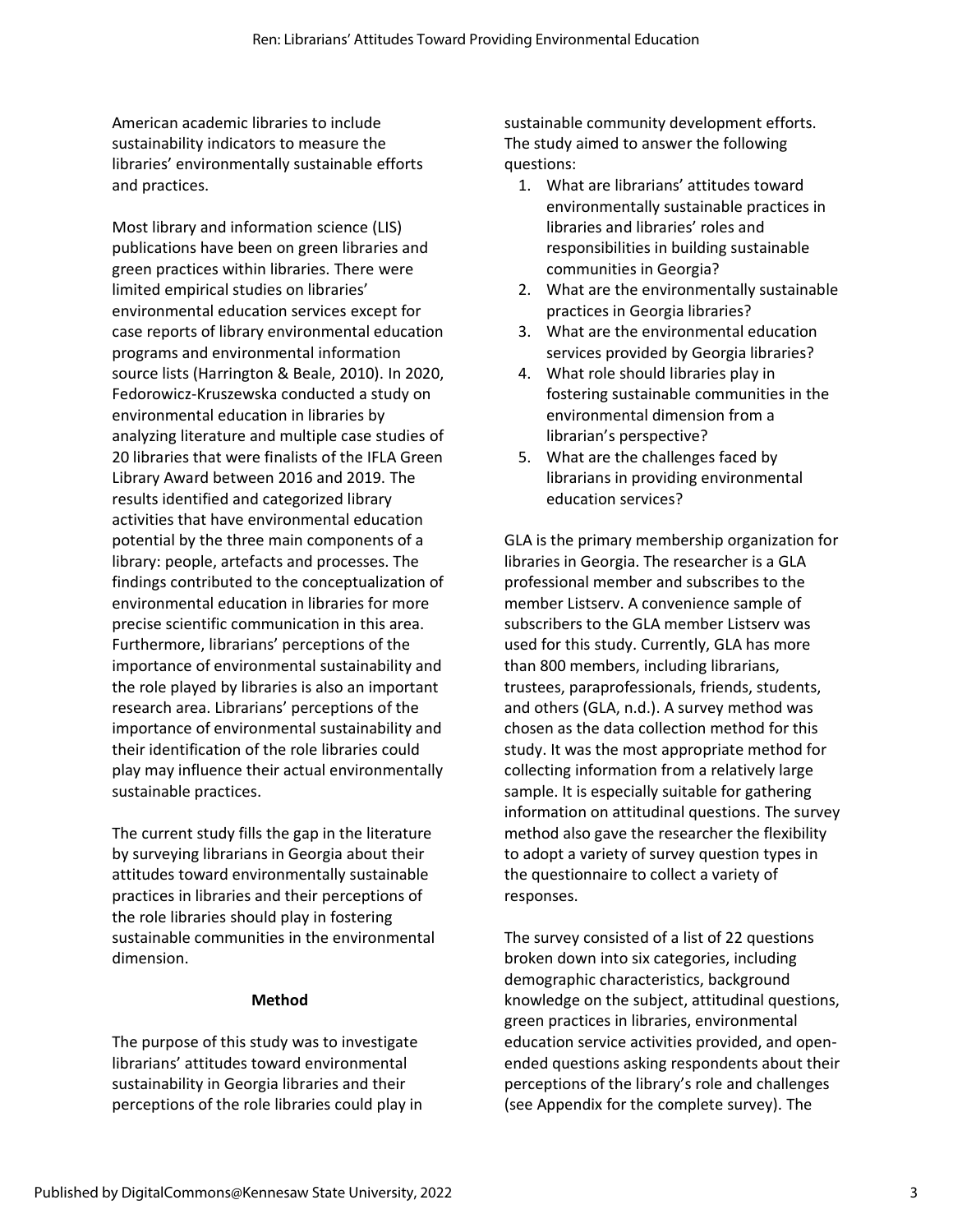questionnaire was developed from reviewing the LIS literature on green practices in libraries (Antonelli, 2008; Beutelspacher & Meschede, 2020; Dias, 2017; Fedorowicz-Kruszewska, 2020a, 2020b; Fisher & Yonz, 2007; Jankowska & Marcum, 2010). The researcher obtained IRB approval for this study from their home institution. The web survey was created using Qualtrics and distributed through the GLA member Listserv on September 13, 2019. A reminder email was sent to the Listserv on September 20, 2019. The survey was closed at the end of 2019.

#### **Findings**

The responses that only answered part of the demographic questions were excluded from further analysis. This left 88 responses for analysis. It is not possible to calculate an accurate response rate since the exact number of subscribers to the GLA member Listserv was unknown when the survey was distributed. The majority of the 88 respondents (80.7%) were librarians. The rest of the respondents (19.3%) were library paraprofessionals or library staff members, some of them holding a Master's of Library Science degree. About 47.7% of the respondents were from academic libraries, followed by public libraries (38.6%) and school libraries (8%). Additional library types included special libraries (1.1%), library consortiums (3.4%), and others (1.1%). In terms of the libraries' service population and annual budget, 40% of the respondents were from libraries that serve a population less than 25,000, 27% serve a population between 25,000 and 100,000, and 25% serve a population of 100,000 or more. In terms of the annual budget, 35.2% of the respondents reported an annual budget of over \$500,000, followed by an annual budget between \$100,000 and \$500,000 (21.6%) and less than \$100,000 (14.8%). The respondents were roughly evenly distributed in terms of the library's service community, with 34% serving just suburban areas, 27.7% serving only rural areas, and 26.1% serving only urban areas. Four respondents (4.5%) specified that their libraries

serve a combination of urban, suburban, and rural areas.

Several questions were asked to find out the respondents' background knowledge on the Green Library Movement and the Leadership in Energy and Environmental Design (LEED) certification system. The American building community formed the U.S. Green Building Council (USGBC) and the LEED certification program in 2000. The LEED standards address sustainable building sites, water efficiency, materials, energy conservation, pollution control, and indoor environmental quality. Libraries have embraced LEED certification (Antonelli & McCullough, 2012). Most respondents (67%) did not know about the Green Library Movement, but the majority of respondents (76.1%) were familiar with the LEED certification. Respondents from public libraries had a higher rate of knowing about the movement compared to those from other types of libraries. Respondents from academic libraries had a higher rate of knowing about the LEED certification than their peers from other types of libraries. About 22% of the respondents were aware of both concepts; most were from public libraries.Out of the respondents who were familiar with the LEED system, 43% were aware of actual libraries that are LEED certified.

The next set of questions asked about respondents' attitudes toward environmentally sustainable practices in libraries to reduce their carbon footprint and libraries' participation in building environmentally sustainable communities. Each question was a 5-point Likert item from "strongly disagree" to "strongly agree." Questions 1–3 focused on library operations. Questions 4–6 focused on the role of libraries in the community. The attitudinal questions were created based on the literature review and libraries' roles and responsibilities identified by the IFLA and ALA. Cronbach's alpha coefficient tests the internal consistency and reliability of the multiple statements. The  $\alpha$ of 0.925 indicates these items are reliable.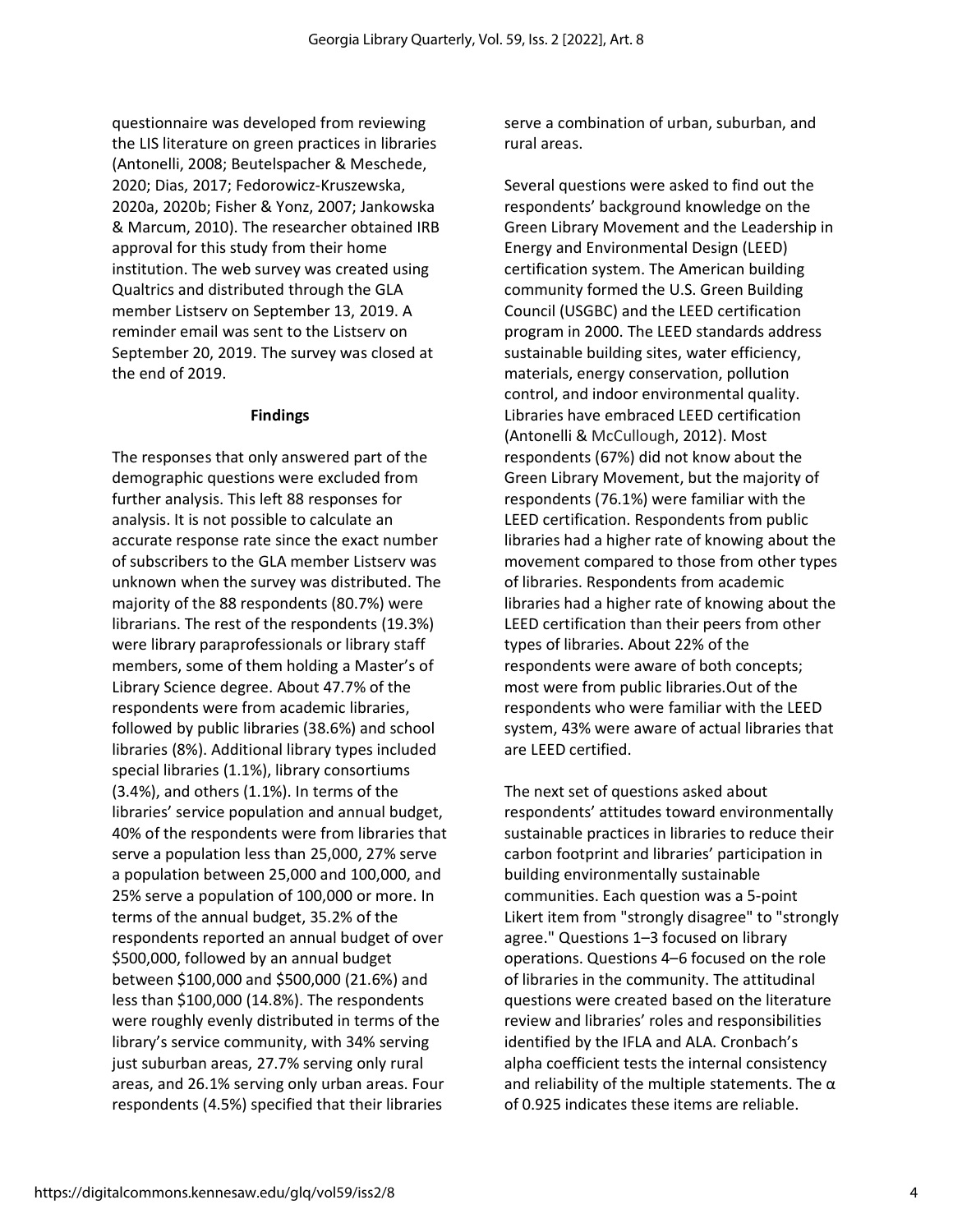

#### **Figure 1** Librarians' Attitudes Toward Green Practices and Environmental Education Services

Figure 1 is a 100% diverging stacked bar chart that shows the distribution of the librarians' level of agreement with the statements. Eighty percent or more respondents agreed or strongly agreed with the first three statements that libraries should operate in an environmentally friendly way in their day-to-day management and operation. Sixty-eight percent to 71% of the respondents agreed with the 4th–6th statements that libraries should be active participants in building environmentally sustainable communities by modeling environmentally sustainable practices, forming a partnership with community organizations, and educating the public on the subject. Overall, the respondents felt a little stronger about adopting environmentally sustainable practices within libraries rather than participating in building sustainable community efforts.

The next two sections of the survey asked respondents to report their actual environmentally sustainable practices and environmental education services. Though only 15.3% reported that their libraries have an environmental policy covering daily operations, about half of the respondents (49.4%) reported that their libraries have adopted environmentally sustainable practices to reduce the environmental impact caused by their operations. These practices were categorized into the 3Rs as shown in Table 1. Those categories were identified based on the recurring themes from the responses. "Recycle" was the most often mentioned practice, followed by "reduce" and then "reuse." Some responses were included in multiple categories based on the number of themes that were identified in the response. This applies to all the tables that reported the categories of themes from the responses.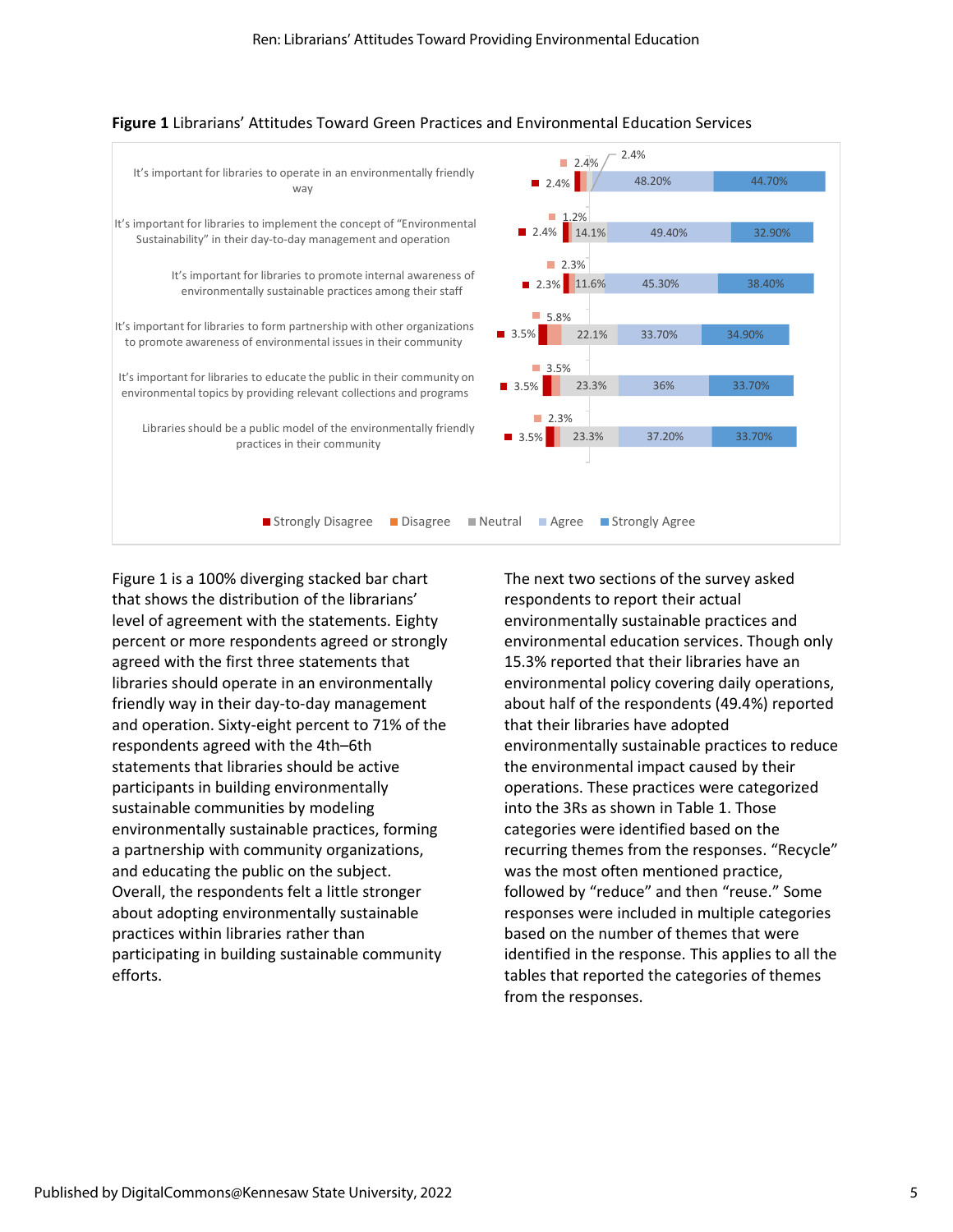| <b>Theme</b><br><b>Categories</b> | Counts | <b>Selected Examples</b>                                                            |
|-----------------------------------|--------|-------------------------------------------------------------------------------------|
|                                   |        | "Providing recycling receptacles next to trash bins."                               |
|                                   |        | "Recycle paper, cardboard, etc. through county single stream recycling."            |
| Recycle                           | 35     | "recycling and reusing, ordering recycled and reusable products when<br>practical." |
|                                   |        | "We have recycling bins for paper & aluminum. We follow our campus'                 |
|                                   |        | recycling policies."                                                                |
|                                   |        | "Using both recycled and reusable products, as well as recycling ourselves."        |
|                                   |        | "energy efficient LED lighting."                                                    |
|                                   |        | "water bottle refill water fountain."                                               |
| Reduce                            | 19     | "motion sensor lighting in offices."                                                |
|                                   |        | "Free charging station for electronic cars."                                        |
|                                   |        | "using sustainable energy."                                                         |
|                                   |        | "I try to use recycled products and reuse products. I believe I am alone in my      |
|                                   |        | efforts, though."                                                                   |
| Reuse                             | 17     | "recycling and reusing, ordering recycled and reusable products when<br>practical." |
|                                   |        | "Using both recycled and reusable products, as well as recycling ourselves."        |
| Composting                        | 1      | "Campus-wide composting."                                                           |

|  |  |  |  |  | Table 1 Library Practices to Reduce Environmental Impacts |  |
|--|--|--|--|--|-----------------------------------------------------------|--|
|--|--|--|--|--|-----------------------------------------------------------|--|

The list of questions about libraries' environmental education services focused on libraries' environmental education programs, exhibits, information resource guides, and community partnerships. The answers were varied across libraries. About 29.3% of the respondents reported that their libraries created programs related to environmental topics, and most of them were from public libraries. The types of programs organized

within these libraries are categorized as seen in Table 2. Some are workshops on 3Rs and sustainable living that embody actionorientated education, where users learn by doing and applying knowledge. There are also programs focused on the local community's nature, resources, and informational programs. More than half of the respondents (57.3%) reported that their libraries do not offer any programs related to environmental topics.

| <b>Theme</b><br><b>Categories</b> | <b>Counts</b> | <b>Selected Examples</b>                                               |
|-----------------------------------|---------------|------------------------------------------------------------------------|
|                                   |               | "How to make clothes from clothes, art from trash, that kind of thing" |
|                                   |               | "reusable and recycled crafts"                                         |
| 3Rs                               | 4             | "informational recycling lectures"                                     |
|                                   |               | "We push in January: reduce, reuse, recycle"                           |
| Sustainable living                |               | "Plant-based diets"                                                    |
|                                   | 4             | "gardening, 'green' pest control"                                      |
|                                   |               | "nature programs for children & families, include picture book work at |
| Local community                   | 4             | local nature area"                                                     |
| activity                          |               | "partnership with local organizations"                                 |
|                                   |               | "local hikes and informational sessions about local nature"            |

**Table 2** Library Environmental Educational Programs in Georgia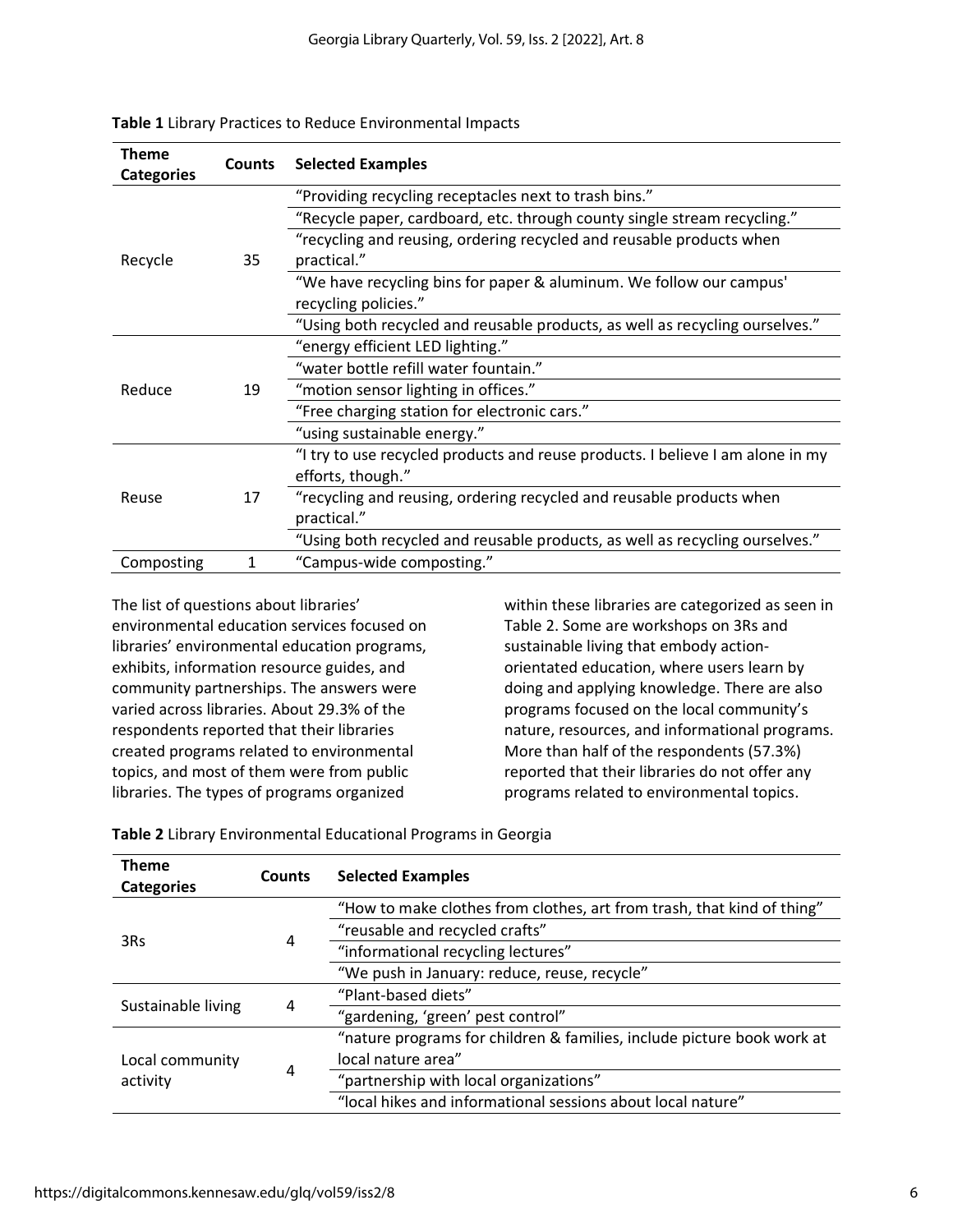|               | "Earth Day"                      |
|---------------|----------------------------------|
| Informational | "information recycling lectures" |
| programming   | "feature faculty speakers"       |

When asked whether their libraries organize any kind of book or themed exhibits on environmental issues, 38.6% of the respondents reported positively. The types of exhibits in these libraries are categorized as seen in Table 3. Book displays are the most often mentioned

display, followed by themed displays such as Earth Day exhibits and informational displays of critical information resources, statistics, and infographics. About half of the respondents (49.4%) reported that their libraries do not create any exhibits on environmental topics.

| <b>Theme</b><br><b>Categories</b> | <b>Counts</b> | <b>Selected Examples</b>                                                |
|-----------------------------------|---------------|-------------------------------------------------------------------------|
|                                   |               | "We occasionally have an environmentally-themed book display"           |
|                                   |               | "book display for earth day"                                            |
| Book display                      | 11            | "Book displays on environmental themes"                                 |
|                                   |               | "Displays of books on various topics"                                   |
|                                   |               | "Displays of books related to green/sustainability"                     |
|                                   |               | "We have an Earth Day program with community partnerships"              |
| <b>Themed</b>                     |               | "we create displays in January about reduce, reuse, recycle"            |
| display                           | 8             | "Science projects display"                                              |
|                                   |               | "We put up Earth Day exhibits and recycling displays from time to time" |
|                                   |               | "Earth day, sustainable practices, off the grid kinds of displays"      |
| Information                       | 3             | "Eresource info sessions"                                               |
| display                           |               | "posting related statistics and infographics from online resources"     |
|                                   |               | "information posted on bulletin boards"                                 |

**Table 3** Library Environmental Educational Exhibits in Georgia

Only 12.5% of the respondents reported that their libraries have resource guides on environmental education materials and resources. Two thirds of the respondents (66%) answered "no" to this question. The types of resource guides included LibGuides and environmentally-themed pathfinders.

A little more than one-third of the respondents (37.5%) reported that their libraries collaborated with community organizations to promote environmental awareness, most responses of which were from public libraries. Table 4 includes the community organizations that different types of libraries collaborated with on environmental education. Public libraries collaborated with a wide variety of

community organizations. Academic libraries tended to collaborate with groups from their campus. About 46.3% of the respondents answered "no" to this question.

When asked about their library's participation in community disaster planning efforts, 17.5% answered that their library was involved in disaster planning efforts in their community. Most were from academic libraries. Involvement includes participating in community disaster planning discussions, distributing information about organizations such as FEMA, or creating displays. The majority of the survey respondents (79%) reported that their libraries were not involved in any community disaster planning efforts.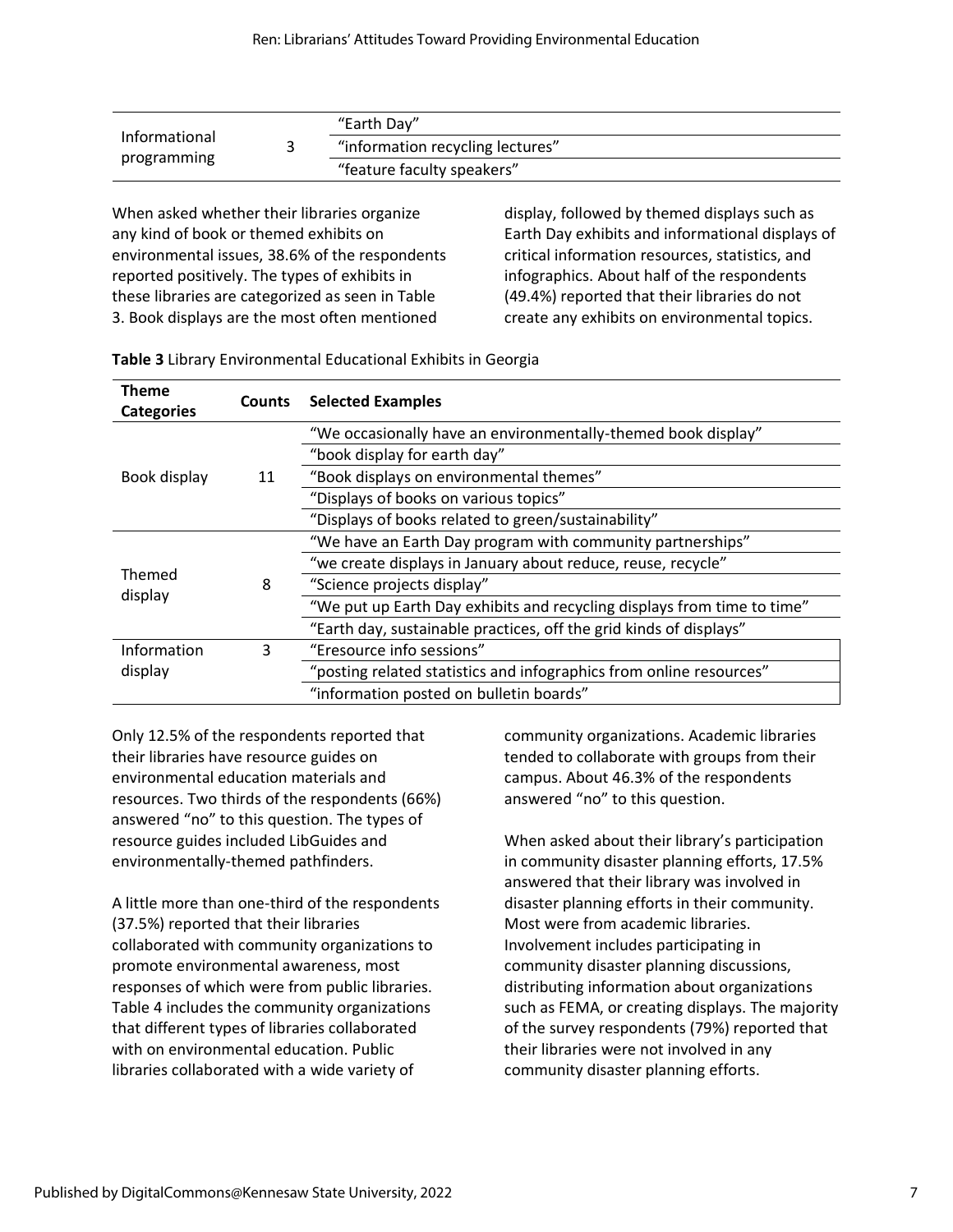| <b>Community Organization</b>                                                     |
|-----------------------------------------------------------------------------------|
| Center for Sustainability/Office of Sustainability/Sustainability Center Facility |
| Services                                                                          |
| <b>Faculty in Biology</b>                                                         |
| <b>Students Environmental Awareness Groups</b>                                    |
| <b>Community Garden</b>                                                           |
| Community partners and local organizations                                        |
| County recycling                                                                  |
| Environmental Inspector                                                           |
| Georgia Environmental Counsel                                                     |
| Georgia Extension Office and Master Gardeners                                     |
| Keep America Beautiful affiliate                                                  |
| Southern Conservation Trust                                                       |
| State parks                                                                       |
| <b>Tifton Area Greenway Association</b>                                           |
| Water Department                                                                  |
| Zoos                                                                              |
| Georgia Power                                                                     |
|                                                                                   |

**Table 4** Libraries' Community Organization Partnership on Promoting Environmental Awareness

Respondents were also asked about their perceptions of the role libraries should play in fostering a sustainable community in the environmental dimension. In Table 5, the roles are ranked by the number of respondents who identified with them. Out of the 46 respondents who shared their perceptions of the roles libraries should play in building an environmentally sustainable community, 28 identified with the role of *library service provider*. This was followed by the role of *educator* (13 respondents), *model and exemplar* (eight respondents), and *community partner*

(eight respondents). Respondents were split on whether libraries should take on the *leadership* or *educator* role: a handful of the respondents mentioned that libraries should take on the leadership role in their community, and a roughly equal number of respondents indicated that libraries should not take on the leadership and/or educator role. One respondent said, "Libraries should be leaders in sustainability." Another respondent said, "I think partnering with a community group already involved is great, but I don't think libraries need to take the lead…enough on their plates."

| <b>Theme Categories</b>  | <b>Counts</b> | <b>Selected Examples</b>                               |
|--------------------------|---------------|--------------------------------------------------------|
|                          |               | "Provide print and digital materials on the topic."    |
|                          |               | "Provide access to reliable information on             |
|                          |               | environmental topics"                                  |
| Library Service Provider |               | "The easiest way would be to offer our meeting rooms   |
| Collection/Information   | 28            | to allow groups to meet"                               |
| <b>Meeting Space</b>     |               | "At a minimum, collecting materials patrons can use to |
|                          |               | educate themselves and/or do research. They should     |
|                          |               | also be models as much as is reasonable. Ideally,      |
|                          |               | programming and partnering would occur."               |

**Table 5** Libraries' Role in Developing Sustainable Communities on the Environmental Dimension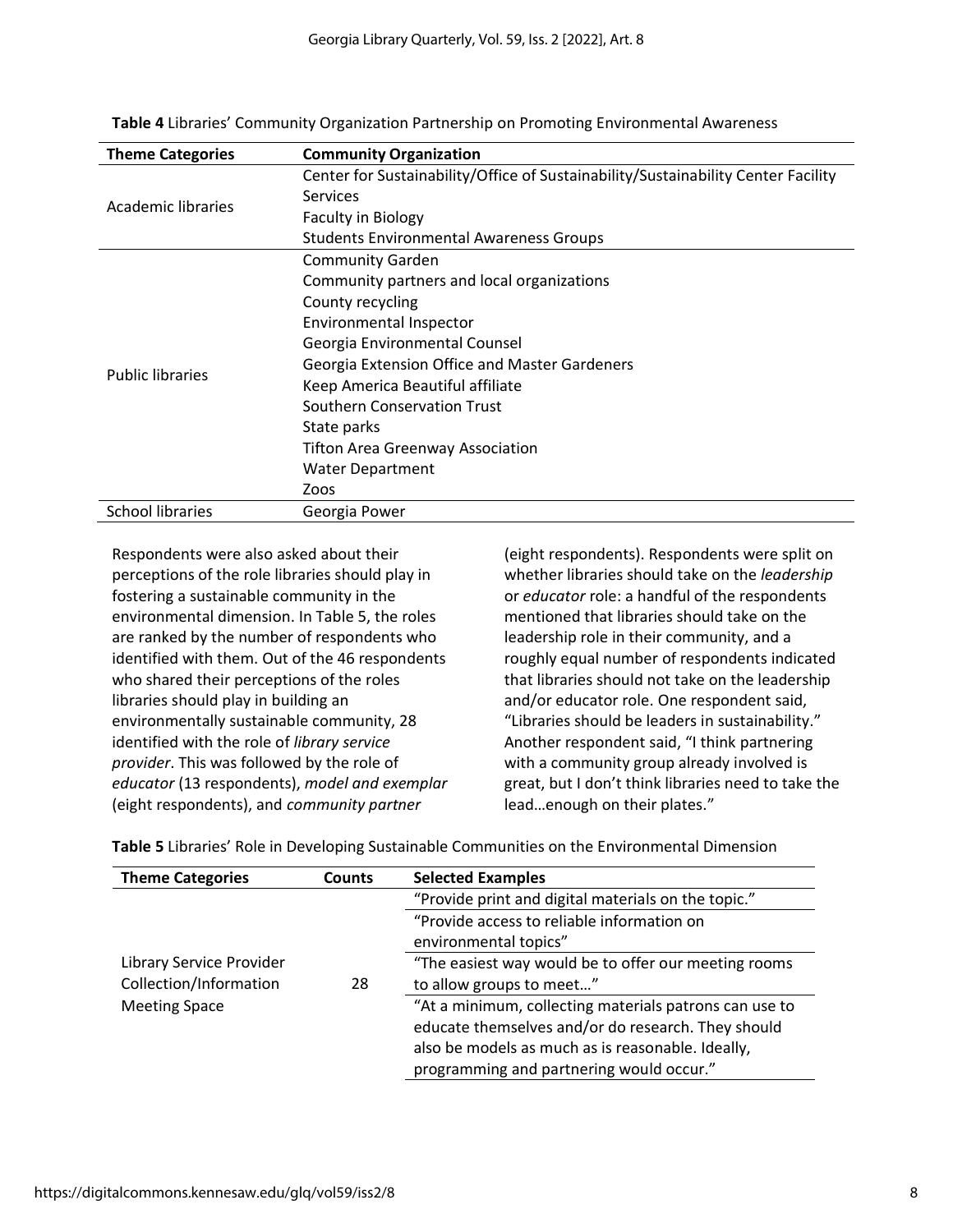|                               | "we need to provide resources that people are actively      |
|-------------------------------|-------------------------------------------------------------|
|                               | seeking and probably need to keep an eye on emerging        |
|                               | trends and look for decent resources in those areas         |
|                               | "Educate and engage"                                        |
|                               | "Libraries should take a forward thinking, proactive        |
|                               | stance on educating the public on environmental             |
|                               | issues"                                                     |
|                               | "Invite and host speakers, workshops, and events            |
|                               | related to sustainability"                                  |
|                               | "It would be nice to have a library-wide policy for         |
| 13<br>Educator                | sustainability and a push to educate not only other         |
|                               | employees but also students and the general public."        |
|                               | "Libraries are stewards of the community. At the very       |
|                               | least, we should model sustainable practices for the        |
|                               | environment. At the most, we should inform our              |
|                               | population about climate change and how to reduce our       |
|                               | carbon footprints."                                         |
|                               | "In my case, perhaps partnering with some local STEM        |
|                               | high schools to discuss environmental issues with future    |
| <b>Community Partner</b><br>8 | students"                                                   |
|                               | "Partner with community organizations to minimize           |
|                               | duplication of efforts and maximize reach"                  |
|                               | "Setting an example with sustainable operations"            |
|                               | "Libraries are stewards of the community. At the very       |
|                               | least, we should model sustainable practices for the        |
|                               | environment. At the most, we should inform our              |
| Model and Exemplar<br>8       | population about climate change and how to reduce our       |
|                               | carbon footprints."                                         |
|                               | "I think libraries could transparently model                |
|                               | environmental citizenship"                                  |
|                               | "They should also be models as much as reasonable"          |
|                               | "Active participant and key player"                         |
|                               | "Libraries should be leaders in sustainability"             |
|                               | "Libraries are stewards of the community. At the very       |
|                               | least, we should model sustainable practices for the        |
| Leader or Key Player<br>4     | environment. At the most, we should inform our              |
|                               | population about climate change and how to reduce our       |
|                               | carbon footprints."                                         |
|                               | "There should an intentional and active role in the         |
|                               | communication of information"                               |
|                               | "I think partnering with a community group already          |
|                               | involved is great, but I don't think libraries need to take |
|                               | the lead enough on their plates."                           |
| Not Leader<br>5               | "The role of libraries is to provide resources and that     |
| Not Educator                  | may include books on environmental education and            |
|                               | issues. It's not their job to create, develop or teach      |
|                               | environmental education."                                   |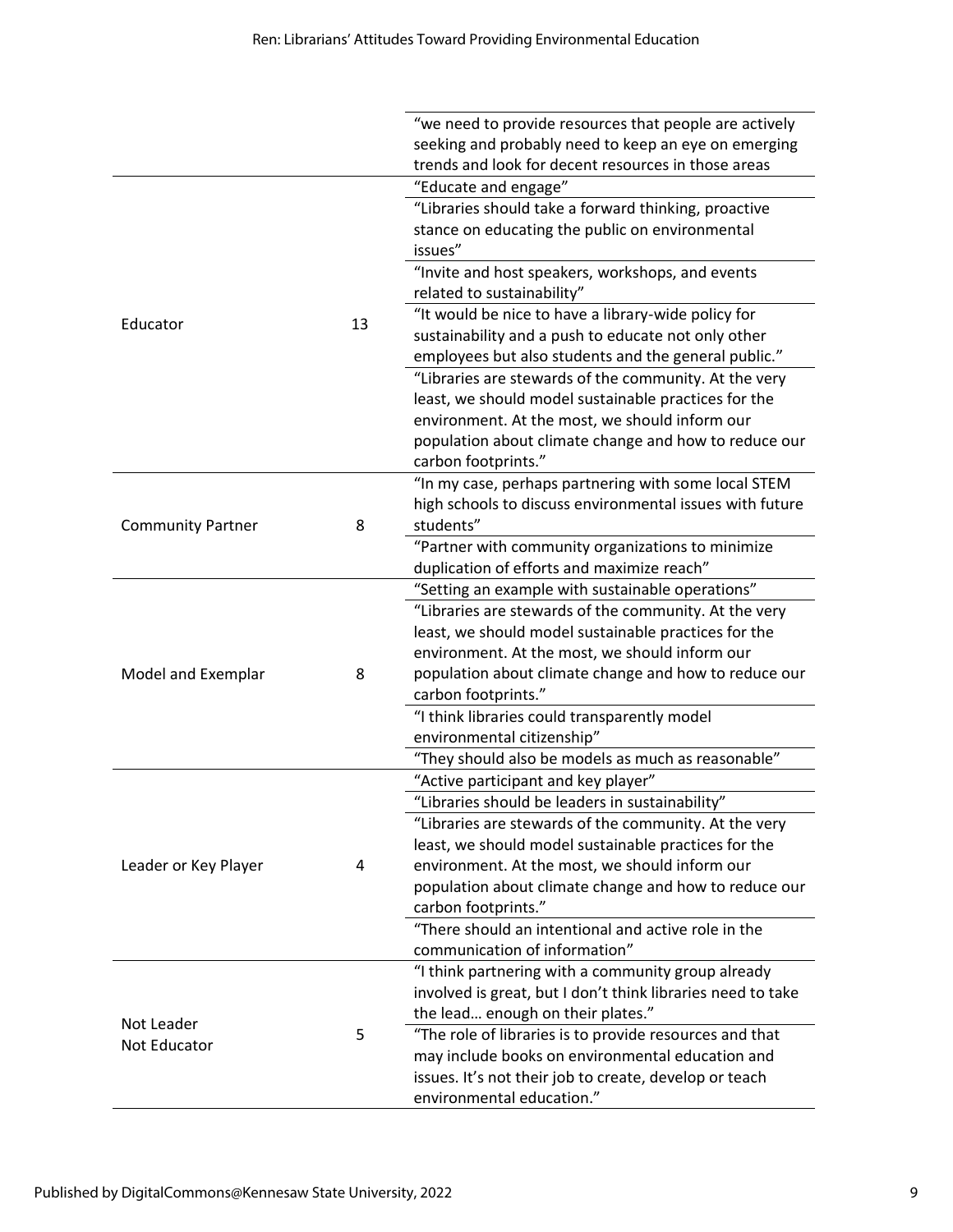| "None. The whole "sustainable community" idea is a                                                                                                                                          |
|---------------------------------------------------------------------------------------------------------------------------------------------------------------------------------------------|
| bunch of garbage and libraries need to focus                                                                                                                                                |
| elsewhere."                                                                                                                                                                                 |
| "Without partnership with outside organizations, the                                                                                                                                        |
| library's role is little. This is something that I believe is<br>outside the realm of what my library would provide and<br>would require a lot of staff time which we just do not<br>have." |
|                                                                                                                                                                                             |

The final question asked respondents about the challenges they faced in providing environmental education services. The most often mentioned challenges of providing environmental education services were lack of staff, funding, time, and community

partnerships. This was followed by patron engagement, competing service priorities in libraries, and buy-in from administration. Table 6 shows the categories that emerged from the recurring themes in the answers.

| <b>Theme</b><br><b>Categories</b> | <b>Counts</b>  | <b>Examples</b>                                                                                              |
|-----------------------------------|----------------|--------------------------------------------------------------------------------------------------------------|
|                                   |                | "A challenge is securing the funding necessary to provide a robust<br>environmental education program"       |
|                                   |                | "same as all the rest of the challenges -- is there the money and the time to                                |
| Funding, staff,                   |                | collect and curate the resources and then market the fact we have them and<br>can help the public find them" |
| time, and<br>community            | 15             | "In school libraries, we don't have the same control over our physical                                       |
| partnership                       |                | environment as public and academic libraries do. Most public-school                                          |
|                                   |                | libraries in GA are severely limited in staff so we are unable to provide the                                |
|                                   |                | programs and classes we did when we were fully staffed."                                                     |
|                                   |                | "It is sometimes hard to engage collaborators."                                                              |
|                                   |                | "It's difficult to hit the right note in the constituency"                                                   |
|                                   |                | "Lack of patron interest in certain communities"                                                             |
| Patron                            | $\overline{7}$ | "Patrons say they want this type of programming but don't actually attend."                                  |
| interest                          |                | "The general public doesn't often attend programs on environmental issues                                    |
|                                   |                | unless they directly impact them. Otherwise, it seems to be 'someone else's                                  |
|                                   |                | problem.' We have materials in various formats available for circulation"                                    |
|                                   |                | "I serve an impoverished rural community. People here are far more                                           |
| Competing                         | $\overline{7}$ | concerned about jobs than recycling."                                                                        |
| priority                          |                | "It detracts from other more important things."                                                              |
|                                   |                | "our community is more concerned with finding and keeping employment"                                        |
|                                   |                | "Lack of patron interest in certain communities, lack of interest from library                               |
|                                   |                | administration for challenges, an educated public that is interested in                                      |
| Administrative                    |                | creating positive environmental change for positives"                                                        |
| support                           | 4              | "Without buy in from our leadership, this is a difficult concept for my library<br>to grasp."                |
|                                   |                | "Success depends on the interest and support of library administration and                                   |
|                                   |                | dedication of staff wanting to be involved."                                                                 |
|                                   |                |                                                                                                              |

**Table 6** Challenges in Providing Environmental Education Services in Libraries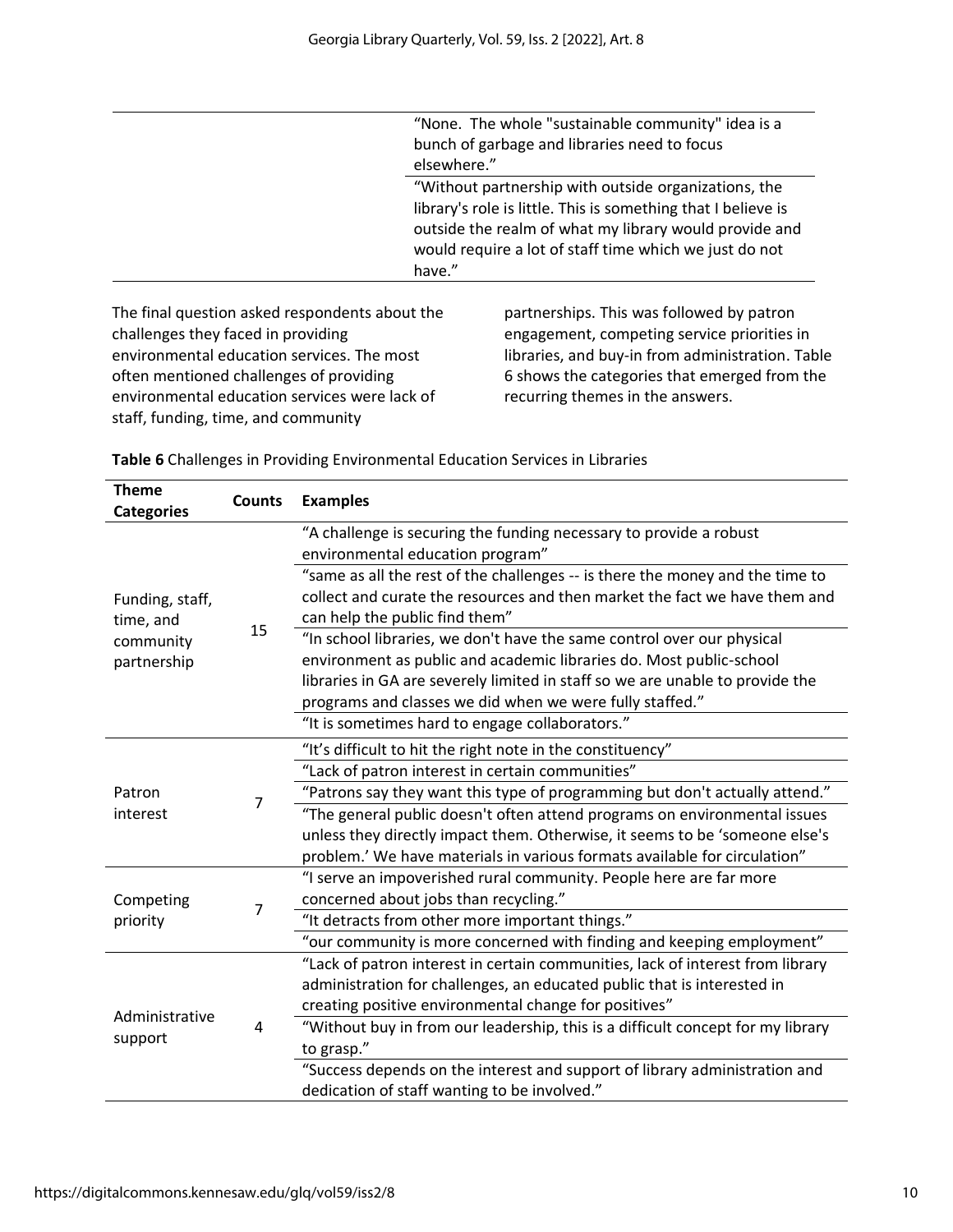#### **Discussion**

Overall, the majority of the survey respondents (>80%) agreed on the importance of adopting environmentally sustainable practices in libraries. About half of the respondents (49.4%) reported that their library has adopted some environmentally sustainable practices to reduce the environmental impact caused by their operations. Almost 70% of the respondents agreed it is important for libraries to educate the public within their community on environmental issues. About 38.6% of the respondents reported that they create environmentally-themed displays, 29.3% reported actual programs related to environmental topics, and 12.5% reported the availability of resource guides or pathfinders on environmental materials and information. About 68.6% of the respondents agreed it is important for libraries to form partnerships with other community organizations to promote environmental awareness in their community, and 37.5% of the respondents reported such collaborations with other organizations in their community.

This echoes the findings from previous studies that there was a gap between the respondents' perception of the importance of environmental sustainability and the actual practices in individual libraries (Beutelspacher & Meschede, 2020; Dias, 2017; Kang, 2018). For example, in Beutelspacher and Meschede's (2020) study on German public libraries, 39.7% of research participants strongly agreed that public libraries have a mission to inform and raise awareness to the community about the topic of environmental sustainability, but only 9% strongly agreed that their library was fulfilling this mission.

The respondents' perception of the role libraries should play in building sustainable communities in the environmental dimension also reflected the contradiction between the respondents' attitudes and the actual practice. Out of the 46 respondents who shared their

understanding of the roles libraries should play in building an environmentally sustainable community, 28 identified with the role of information and service provider. This was followed by the role of educator, model and exemplar, and community partner. The identification with the roles specified by IFLA and ALA varied greatly among respondents. IFLA and ALA have urged libraries to take on a leadership role and model environmentally sustainable practices in their community, educate the public using their collections and programs on sustainability, become active participants in community efforts, seek out partnerships to identify shared solutions, and more. The respondents' perceptions showed that not all respondents embraced or took these roles. If librarians do not completely accept these roles, it is less likely for them to prioritize the roles and apply them in their dayto-day operations. The fact that only 15.3% of respondents reported that their libraries have a general environmental policy that covers their daily operations reinforces this contradiction. Policies identify organizational priorities and guide libraries' actions and decisions. Without an environmental policy in place, it is hard to envision libraries prioritizing environmental sustainability in their day-to-day operations and decision-making.

The persistent identification of this contradiction between attitudes and actual action could be partially explained by the challenges identified by respondents. The lack of funding, staff, and community partnerships was the most often mentioned challenge in this study. One respondent said, "A challenge is securing the funding necessary to provide a robust environmental education program." Beutelspacher and Meschede (2020) also identified tight budgets and lack of personnel as challenges for libraries to promote sustainability. The current study also identified the challenge of a lack of public interest and participation, followed by competing priorities and a lack of administrative support in libraries. Regarding competing priorities, one respondent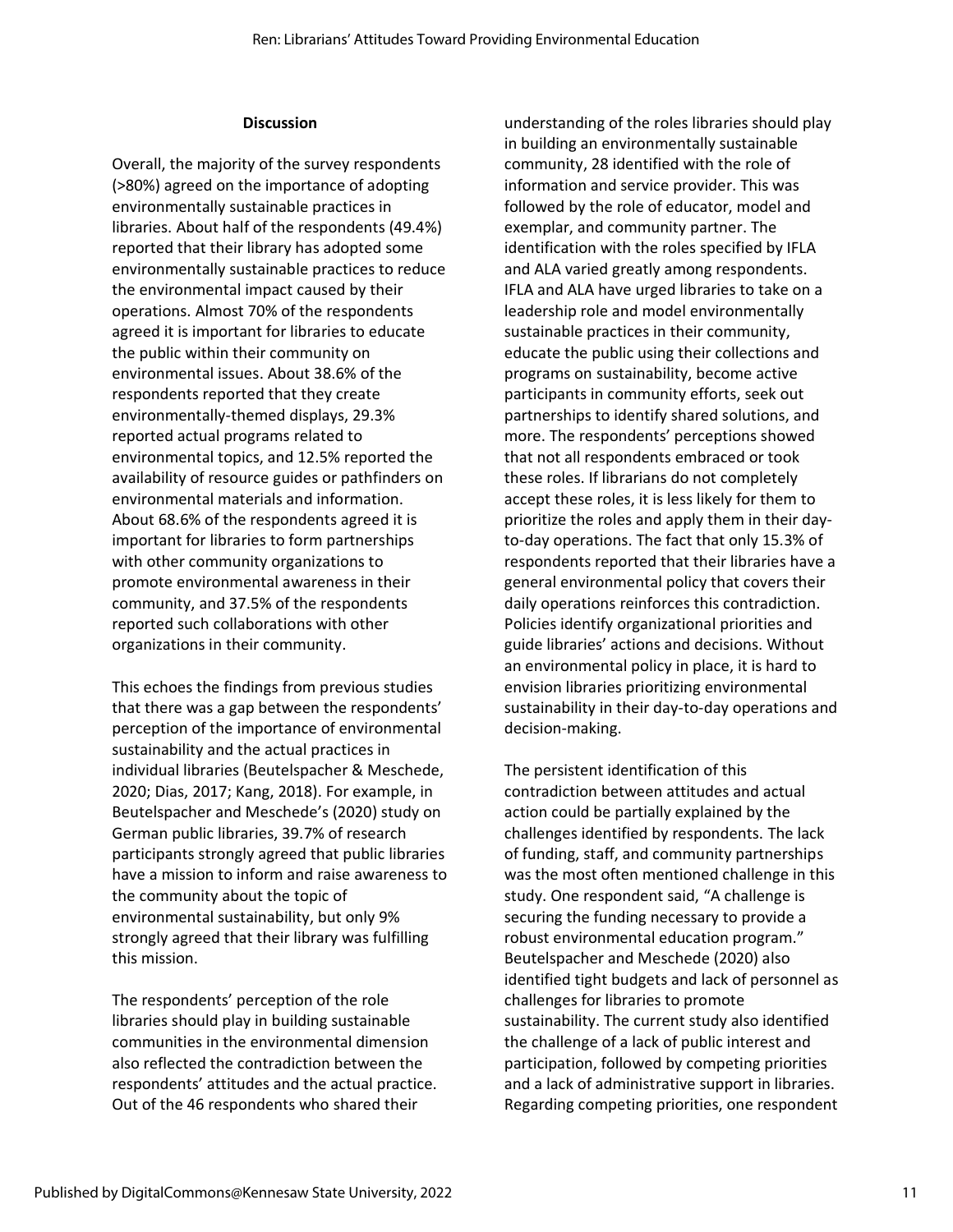described it like this: "our community is more concerned with finding and keeping employment."

The convenience sampling method in this study inhibited the researcher's ability to generalize the findings. The relatively small number of responses also made it impossible to compare the answers statistically across groups with different demographic characteristics such as library type, annual budget, and service population. But, the results provided insights into libraries' environmentally sustainable practices and environmental education services in Georgia and revealed librarians' attitudes toward these subjects. Most importantly, the results showed that not all respondents embrace the roles libraries should play in developing an environmentally sustainable community specified by IFLA and ALA. There is still a lot of work to be done to resolve this contradiction.

#### **Conclusion**

Environmental issues impact everyone on this planet, and various efforts have been made at the international, national, regional, and local levels. Libraries hold a unique place in the community they serve and are called upon to play an important role in providing information and educating the public on these issues. However, repeated studies found a contradiction between the expectations and the library's practices on this matter.

Professional organizations such as IFLA and ALA have already taken initiatives to train and motivate library workers to adopt environmentally sustainable practices and provide environmental education services. Examples include the IFLA Green Library Award (IFLA, n.d.) and the ALA Resilient Communities: Libraries Respond to Climate Change Initiative (ALA, n.d.). Both professional organizations also have relevant organizational divisions that create and share resources with member libraries. But, there is more to be done to

resolve these contradictions.

One of the main takeaways from this study is the need for environmental literacy education and training for library employees and administrators, so they can be equipped with the necessary knowledge and skills to contribute to sustainable development in the communities they serve. Instruction could be integrated into LIS curricula, such as community outreach, reference, or information literacy courses. Professional organizations such as IFLA, ALA and GLA can also develop continuing education programs or job training to support libraries in this endeavor.

Specific environmental grants or funding from various sources should be made available to libraries to hire environmental sustainability librarians or form an environmental sustainability team to advocate for environmental sustainability in libraries and to provide environmental education services. The inclusion of environmental sustainability in libraries' strategic plans or policy documents is also important to make sure the idea is recognized by administration, librarians, and staff members. It is also important to identify and extract indicators from previous research and include them in the policy to make sure the impact of environmentally sustainable practices and services are specific and measurable.

There is a network of 2.6 million libraries around the world. This library network is a great way to reach the world population and promote environmental awareness and literacy. This giant network also provides opportunities for libraries to form a community of practice, learn from each other, and brainstorm creative ideas. With a lack of funding and personnel as great challenges, libraries can tap into each other's strengths and knowledge to push forward.

> *Xiaoai Ren is an associate professor of library and information studies at Valdosta State University*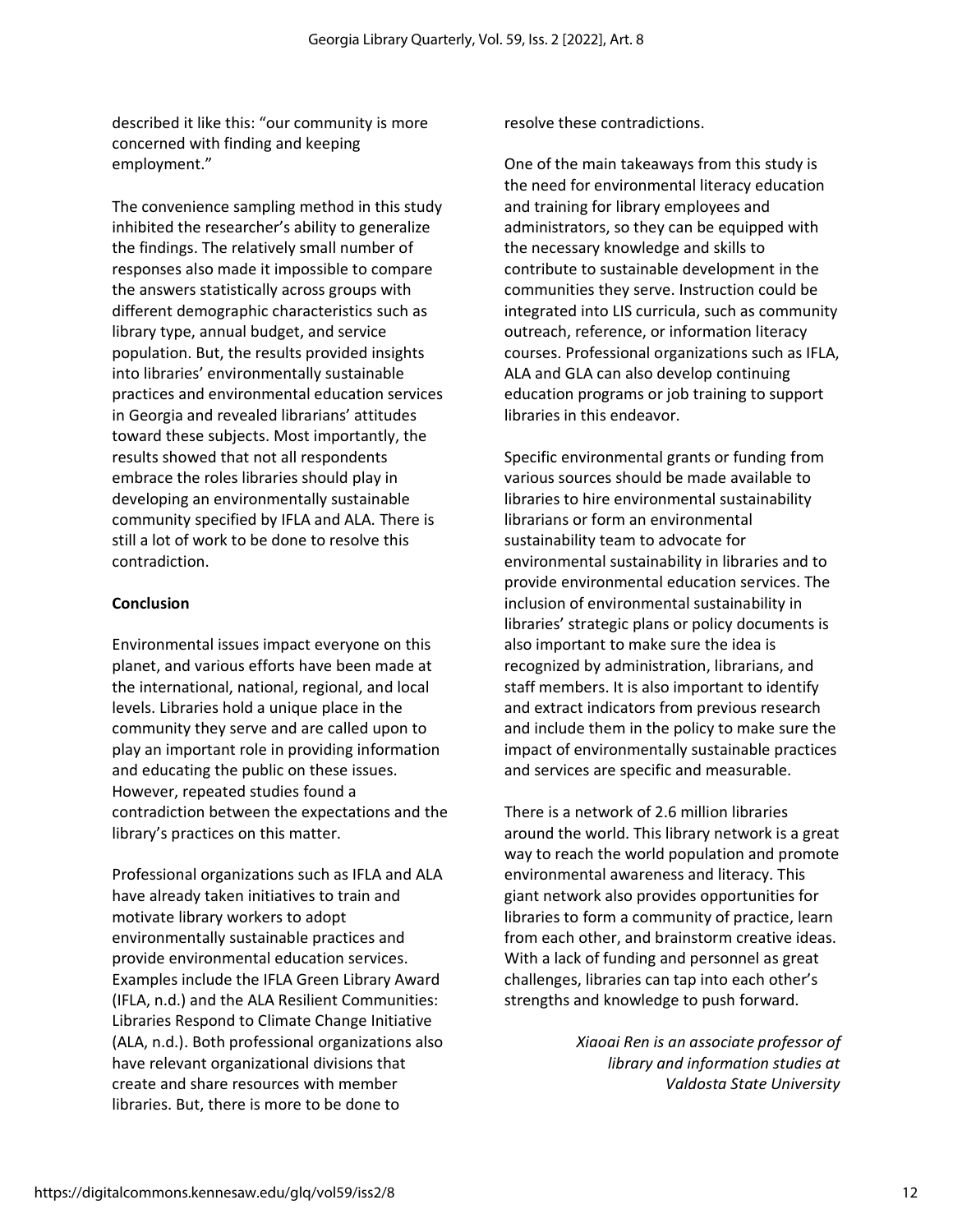## **References**

Aldrich, R. S., Tanner, R., Antonelli, M., Dallas, S., Ho, A. K., Lesneski, T. E., Woodruff, M., & Zabriskie, C. (2018). *Report of the ALA special task force on sustainability*. [https://connect.ala.org/HigherLogic/System/](https://connect.ala.org/HigherLogic/System/DownloadDocumentFile.ashx?DocumentFileKey=dda45277-a902-11f0-ca0a-c56206aa864c&forceDialog=0#:~:text=The%20ALA%20Special%20Task%20Force%20on%20Sustainability%20was%20formed%20in,initiatives%20to%20further%20this%20work) [DownloadDocumentFile.ashx?DocumentFileK](https://connect.ala.org/HigherLogic/System/DownloadDocumentFile.ashx?DocumentFileKey=dda45277-a902-11f0-ca0a-c56206aa864c&forceDialog=0#:~:text=The%20ALA%20Special%20Task%20Force%20on%20Sustainability%20was%20formed%20in,initiatives%20to%20further%20this%20work) [ey=dda45277-a902-11f0-ca0a](https://connect.ala.org/HigherLogic/System/DownloadDocumentFile.ashx?DocumentFileKey=dda45277-a902-11f0-ca0a-c56206aa864c&forceDialog=0#:~:text=The%20ALA%20Special%20Task%20Force%20on%20Sustainability%20was%20formed%20in,initiatives%20to%20further%20this%20work)[c56206aa864c&forceDialog=0#:~:text=The%2](https://connect.ala.org/HigherLogic/System/DownloadDocumentFile.ashx?DocumentFileKey=dda45277-a902-11f0-ca0a-c56206aa864c&forceDialog=0#:~:text=The%20ALA%20Special%20Task%20Force%20on%20Sustainability%20was%20formed%20in,initiatives%20to%20further%20this%20work) [0ALA%20Special%20Task%20Force%20on%20](https://connect.ala.org/HigherLogic/System/DownloadDocumentFile.ashx?DocumentFileKey=dda45277-a902-11f0-ca0a-c56206aa864c&forceDialog=0#:~:text=The%20ALA%20Special%20Task%20Force%20on%20Sustainability%20was%20formed%20in,initiatives%20to%20further%20this%20work) [Sustainability%20was%20formed%20in,initiati](https://connect.ala.org/HigherLogic/System/DownloadDocumentFile.ashx?DocumentFileKey=dda45277-a902-11f0-ca0a-c56206aa864c&forceDialog=0#:~:text=The%20ALA%20Special%20Task%20Force%20on%20Sustainability%20was%20formed%20in,initiatives%20to%20further%20this%20work) [ves%20to%20further%20this%20work.](https://connect.ala.org/HigherLogic/System/DownloadDocumentFile.ashx?DocumentFileKey=dda45277-a902-11f0-ca0a-c56206aa864c&forceDialog=0#:~:text=The%20ALA%20Special%20Task%20Force%20on%20Sustainability%20was%20formed%20in,initiatives%20to%20further%20this%20work)

American Library Association. (n.d.). *Resilent communities: Libraries respond to climate change*.

[https://www.ala.org/tools/programming/clim](https://www.ala.org/tools/programming/climatechange) [atechange](https://www.ala.org/tools/programming/climatechange)

Antonelli, M. (2008). The green library movement: An overview and beyond. *Electronic Green Journal*, *1*(27). <https://doi.org/10.5070/G312710757>

Antonelli, M., & McCullough, M. (Eds.). (2012). *Greening libraries*. Library Juice Press, LLC.

Beutelspacher, L., & Meschede, C. (2020). Libraries as promoters of environmental sustainability: Collections, tools and events. *IFLA Journal*, *46*(4), 347-358. [https://dx.doi.org/10.1177/03400352209125](https://dx.doi.org/10.1177/0340035220912513) [13](https://dx.doi.org/10.1177/0340035220912513)

Calloway, M., & Callahan, D. (2003). Paper use and recycling in academic libraries. *E-JASL: The Electronic Journal of Academic and Special Librarianship, 4*(2-3). [https://southernlibrarianship.icaap.org/conte](https://southernlibrarianship.icaap.org/content/v04n03/Calloway_m01.htm) [nt/v04n03/Calloway\\_m01.htm](https://southernlibrarianship.icaap.org/content/v04n03/Calloway_m01.htm)

Christensen, K. (2010). Sustainability in collection development: Seeing the forrest and the trees. *Against the Grain*, *22*(6). <https://doi.org/10.7771/2380-176X.5685>

Coyle, K. (2005). *Environmental literacy in America: What ten years of NEETF/Roper research and related studies say about environmental literacy in the U.S*. National Environmental Education & Training Foundation. [https://files.eric.ed.gov/fulltext/ED522820.pd](https://files.eric.ed.gov/fulltext/ED522820.pdf)

[f](https://files.eric.ed.gov/fulltext/ED522820.pdf)

Dias, S. M. (2017). Environmental sustainability for public libraries in Portugal: A first approach. *Electronic Green Journal*, *1*(40). <https://doi.org/10.5070/G314029905>

Fedorowicz-Kruszewska, M. (2020a). Environmental education in libraries– theoretical foundations and practical implementation. *Library Management, 41*(4/5), 279-293. <https://doi.org/10.1108/LM-12-2019-0087>

Fedorowicz-Kruszewska, M. (2020b). Green libraries and green librarianship–Towards conceptualization. *Journal of Librarianship and Information Science*, *53*(4), 645-654. <https://doi.org/10.1177/0961000620980830>

Fisher, J. R., & Yontz, E. (2007). Paper recycling and academic libraries. *Georgia Library Quarterly*, *44*(1). [https://digitalcommons.kennesaw.edu/glq/vo](https://digitalcommons.kennesaw.edu/glq/vol44/iss1/4) [l44/iss1/4](https://digitalcommons.kennesaw.edu/glq/vol44/iss1/4)

Georgia Library Association. (n.d.). *About*. <https://gla.georgialibraries.org/about/>

Harrington, E. G., & Beale, H. (2010). Natural wonders. *Children & Libraries*, *8*(1), 41-46. <https://doi.org/10.5860/cal.8n1>

International Federation of Library Associations and Institutions (n.d.). *IFLA Green Library Award*[. https://www.ifla.org/g/environment](https://www.ifla.org/g/environment-sustainability-and-libraries/ifla-green-library-award/)[sustainability-and-libraries/ifla-green-library](https://www.ifla.org/g/environment-sustainability-and-libraries/ifla-green-library-award/)[award/](https://www.ifla.org/g/environment-sustainability-and-libraries/ifla-green-library-award/)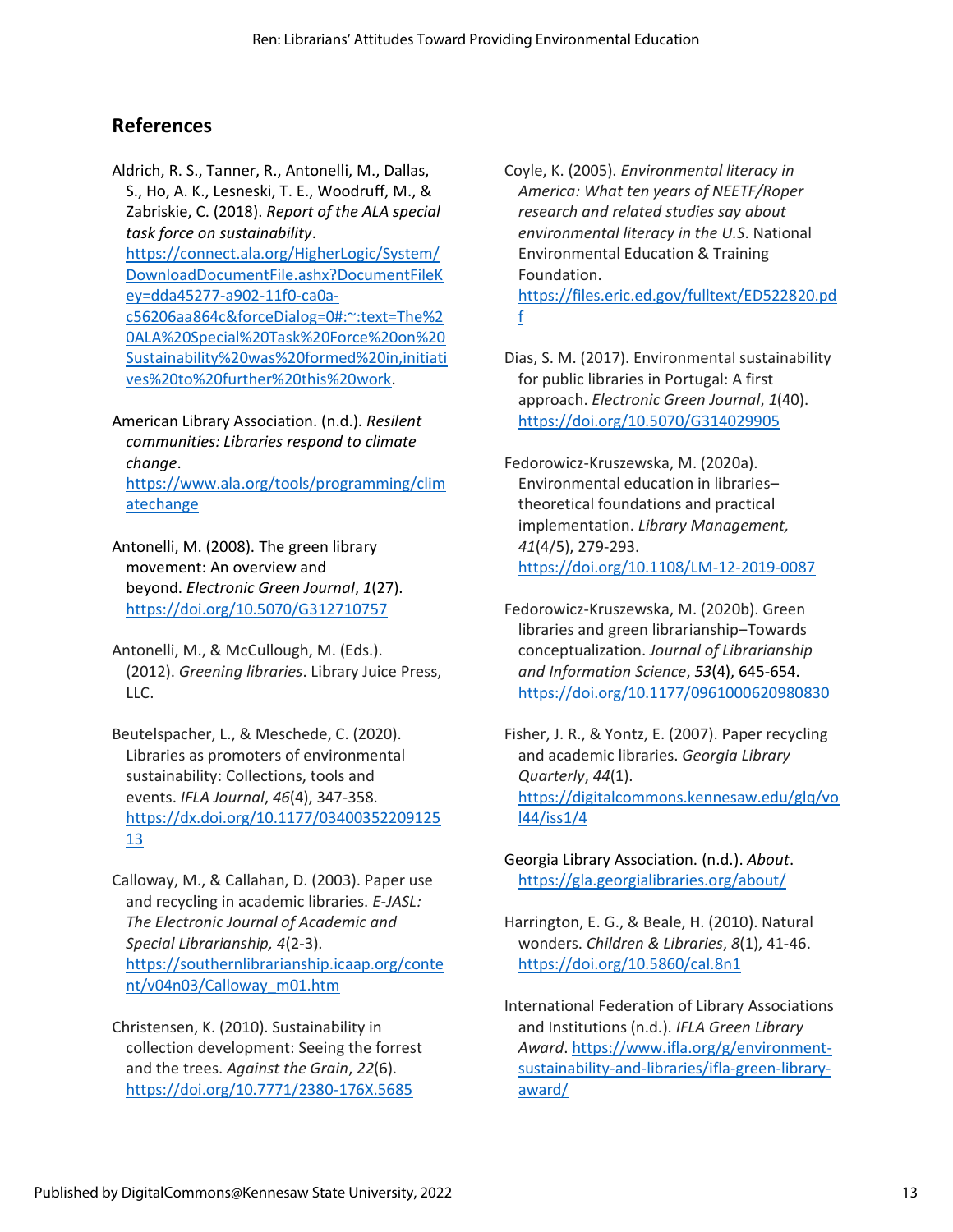International Federation of Library Associations and Institutions (n.d.). *Library map of the world.* <https://librarymap.ifla.org/>

International Federation of Library Associations and Institutions. (2016). *Access and opportunity for all: How libraries contribute to the United Nations 2030 agenda*. [https://repository.ifla.org/handle/123456789](https://repository.ifla.org/handle/123456789/243) [/243](https://repository.ifla.org/handle/123456789/243)

International Federation of Library Associations. (2018). *Exemplars, educators, enablers: Libraries and sustainability.* [https://www.ifla.org/wp](https://www.ifla.org/wp-content/uploads/2019/05/assets/environmental-sustainability-and-libraries/documents/exemplars_educators_enablers.pdf)[content/uploads/2019/05/assets/environmen](https://www.ifla.org/wp-content/uploads/2019/05/assets/environmental-sustainability-and-libraries/documents/exemplars_educators_enablers.pdf) [tal-sustainability-and](https://www.ifla.org/wp-content/uploads/2019/05/assets/environmental-sustainability-and-libraries/documents/exemplars_educators_enablers.pdf)[libraries/documents/exemplars\\_educators\\_e](https://www.ifla.org/wp-content/uploads/2019/05/assets/environmental-sustainability-and-libraries/documents/exemplars_educators_enablers.pdf) [nablers.pdf](https://www.ifla.org/wp-content/uploads/2019/05/assets/environmental-sustainability-and-libraries/documents/exemplars_educators_enablers.pdf)

Jankowska, M. A. (2008). A call for sustainable library operations and services: A response to ACRL's 2007 environmental scan. *College & Research Libraries*, *69*(6), 323-324. [https://crln.acrl.org/index.php/crlnews/articl](https://crln.acrl.org/index.php/crlnews/article/view/8005/8005) [e/view/8005/8005](https://crln.acrl.org/index.php/crlnews/article/view/8005/8005)

Jankowska, M. A. (2010). Practicing sustainable environmental solutions: A call for green policy in academic libraries. *Against the Grain*, *22*(6), 31-32. <https://doi.org/10.7771/2380-176X.5690>

Jankowska, M. A., & Marcum, J. W. (2010). Sustainability challenges for academic libraries: Planning for the future. *College & Research Libraries*, *71*(2), 160-170. [https://crl.acrl.org/index.php/crl/article/view](https://crl.acrl.org/index.php/crl/article/viewFile/16069/17515) [File/16069/17515](https://crl.acrl.org/index.php/crl/article/viewFile/16069/17515)

Kang, Q. (2018). Library directors' concerns and attitudes towards going green and sustainability in China: An unexplored

area. *Journal of Librarianship and Information Science*, *52*(2), 382-398. [https://doi.org/10.1177%2F09610006188188](https://doi.org/10.1177%2F0961000618818874) [74](https://doi.org/10.1177%2F0961000618818874)

Love, C. B., Szczur, M., Higgins, M. W., & Aspinall, E. E. (2005). Tox Town: An Internet introduction to environmental health and toxic chemicals. *Children, Youth and Environments*, *15*(1), 307-318. [https://www.jstor.org/stable/10.7721/chilyou](https://www.jstor.org/stable/10.7721/chilyoutenvi.15.1.0307) [tenvi.15.1.0307](https://www.jstor.org/stable/10.7721/chilyoutenvi.15.1.0307)

Smith, M. (2010). Getting there from here: Changing the ecological and social footprint of our professional conferences. *Against the Grain*, *22*(6). [https://doi.org/10.7771/2380-](https://doi.org/10.7771/2380-176X.5689) [176X.5689](https://doi.org/10.7771/2380-176X.5689)

Spencer, R. M. (2010). K–12 environmental education resources. *Against the Grain*, *22*(6). <https://doi.org/10.7771/2380-176X.5691>

Stoss, F. W. (2008). If we are so smart, why do we need environmental education? *Electronic Green Journal*, *1*(26). <https://doi.org/10.5070/G312610728>

United Nations. (2015). *Transforming our world: The 2030 agenda for sustainable development*[.https://www.un.org/ga/search/](https://www.un.org/ga/search/view_doc.asp?symbol=A/RES/70/1&Lang=E) [view\\_doc.asp?symbol=A/RES/70/1&Lang=E](https://www.un.org/ga/search/view_doc.asp?symbol=A/RES/70/1&Lang=E)

Urbanska, W. (2009). What are vendors doing to help libraries GO GREEN? a lot. *American Libraries*, 46-47. <https://www.jstor.org/stable/26197524>

Woodland, J. (2010). 'Greening' up the library. *Community & Junior College Libraries*, *16*(4), 241-246. [https://doi.org/10.1080/02763915.2010.5233](https://doi.org/10.1080/02763915.2010.523325) [25](https://doi.org/10.1080/02763915.2010.523325)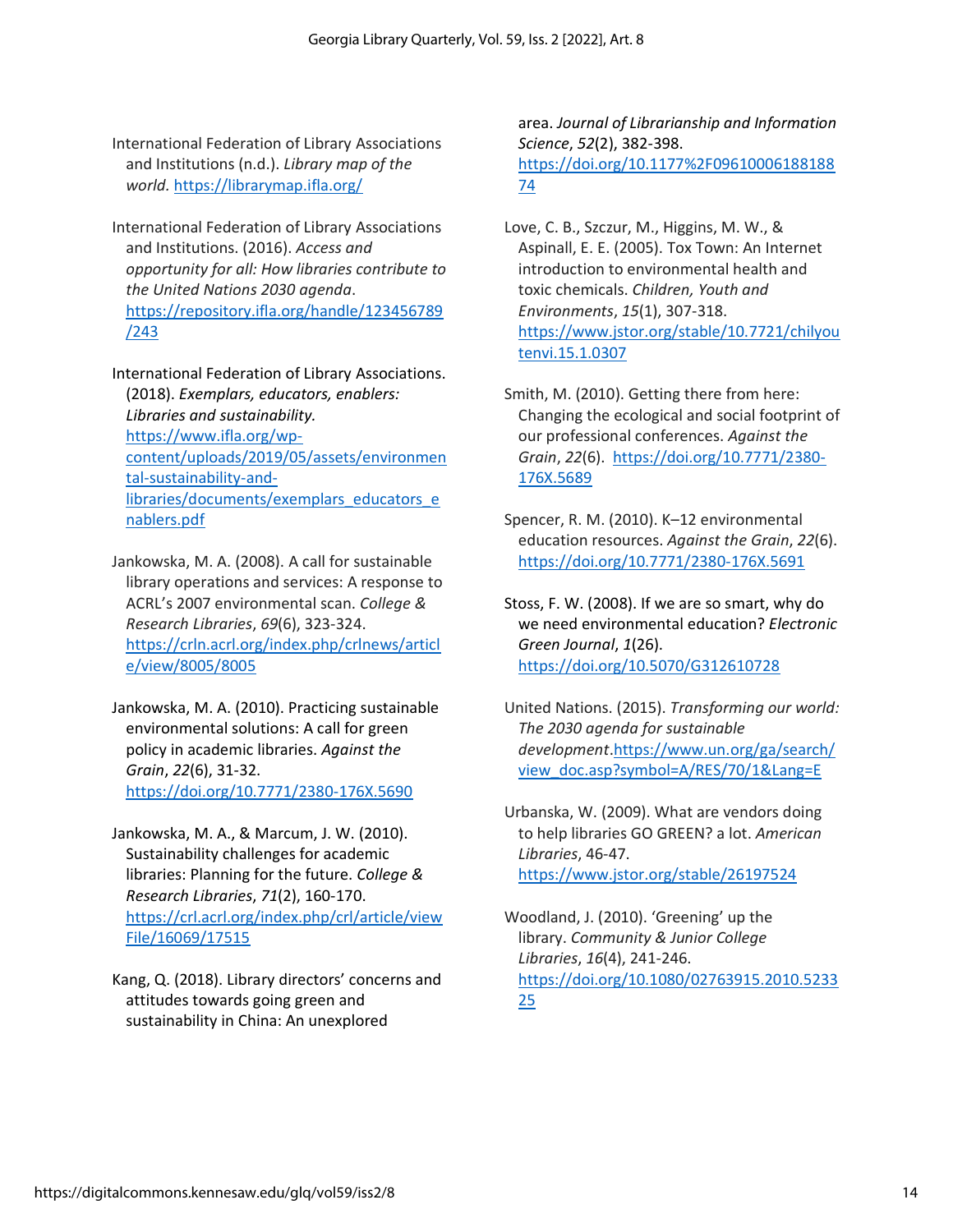## **Appendix: Librarians' Attitudes Toward Providing Environmental Education in Georgia**

You are invited to participate in a survey research project entitled "**Librarians' Attitudes Toward Providing Environmental Education in Georgia**" which is being conducted by Dr. Xiaoai Ren, a faculty member at the Department of Library and Information Studies at Valdosta State University. The purpose of the study is to understand the current library practices in and the librarians' attitude toward promoting environmental education in Georgia. You will receive no direct benefits from participating in this research study. However, your responses will help the researcher learn more about libraries' current practice and their perception of libraries' role in promoting environmental education in local communities.

There are no foreseeable risks involved in participating in this study other than those encountered in day-to-day life. It should take participants approximately 10 minutes to complete the questionnaire. This research study is anonymous. No one, including the researcher, will be able to associate your responses with your identity. Your participation is voluntary. You may choose not to participate, to stop responding at any time, or to skip questions that you do not want to answer. You must be at least 18 years of age to participate in this study. Your participation serves as your voluntary agreement to participate in this research project and your certification that you are 18 or older.

Questions regarding the purpose or procedures of the research should be directed to Xiaoai Ren at [xren@valdosta.edu.](mailto:xren@valdosta.edu) This study has been exempted from Institutional Review Board (IRB) review in accordance with Federal regulations. The IRB, a university committee established by Federal law, is responsible for protecting the rights and welfare of research participants. If you have concerns or questions about your rights as a research participant, you may contact the IRB Administrator at 229-253- 2947 or [irb@valdosta.edu.](mailto:irb@valdosta.edu)

#### **Part I. Demographic Questions**

| 1. | Where do you currently work?                  |
|----|-----------------------------------------------|
|    | <b>Public library</b>                         |
|    | Academic library                              |
|    | School library                                |
|    | Special library                               |
|    | Library cooperative/system/network/consortium |
|    | Other                                         |
| 2. | What is your service community?               |
|    | Urban                                         |
|    |                                               |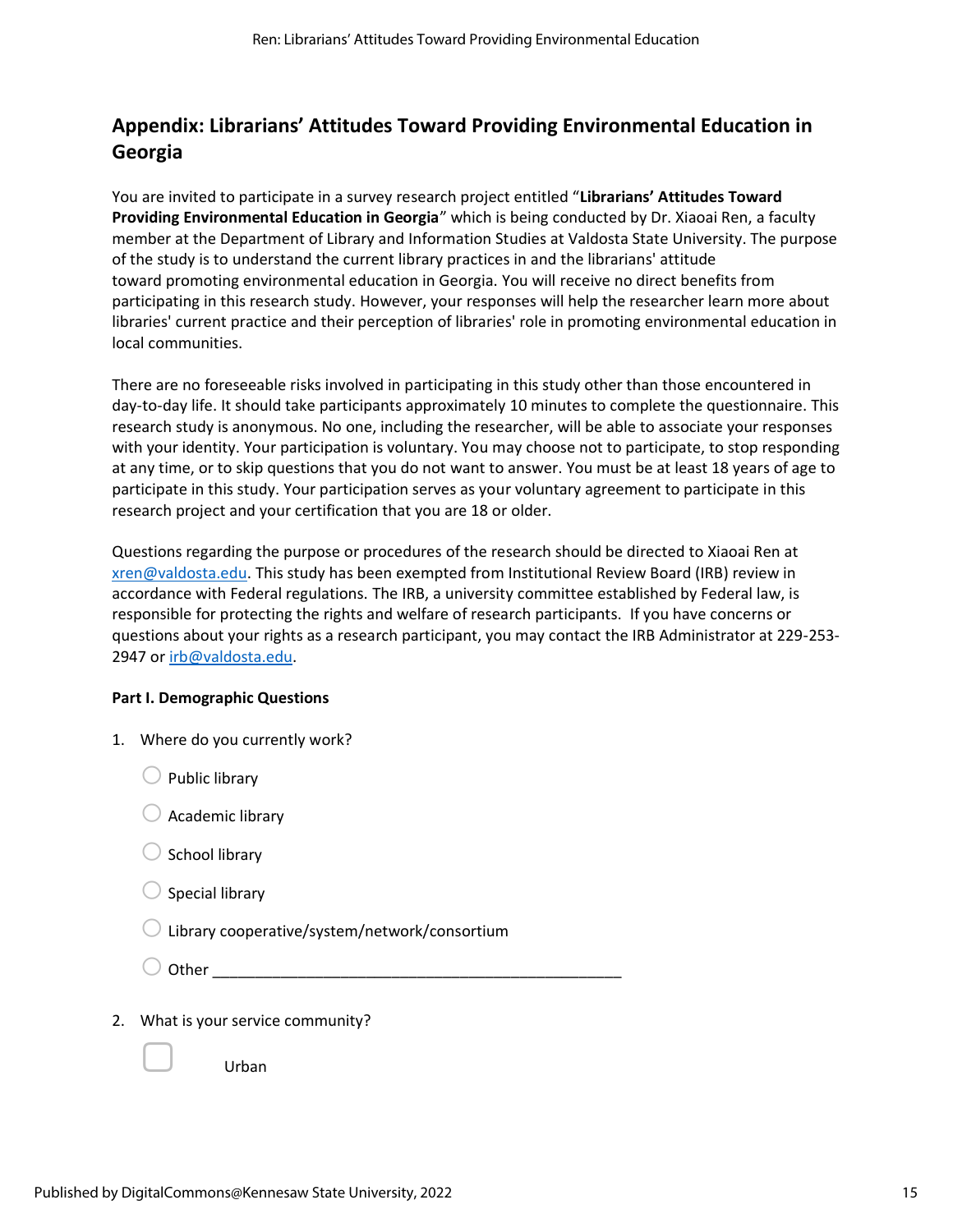|    | Suburban                                      |
|----|-----------------------------------------------|
|    | Rural                                         |
|    | Not Applicable                                |
| 3. | What type of position do you hold?            |
|    | Librarian with ALA MLIS/MLS                   |
|    | Librarian with degree other than ALA MLIS/MLS |
|    | Paraprofessional                              |
|    | Staff                                         |
|    | Other_                                        |
| 4. | What is your libraries' service population?   |
|    | More than 200,000                             |
|    | 100,000-200,000                               |
|    | 50,000-99,999                                 |
|    | 25,000-49,000                                 |
|    | 5,000-24,999                                  |
|    | Fewer than 5,000                              |
|    | I am not sure                                 |
| 5. | What is your library's annual budget?         |
|    | More than \$500,000                           |
|    | \$400,000-\$499,999                           |
|    | \$300,000-\$399,999                           |
|    | \$200,000-\$299,999                           |
|    | \$100,000-\$199,999                           |
|    | \$50,000-\$99,999                             |

 $\bigcirc$  Less than \$50,000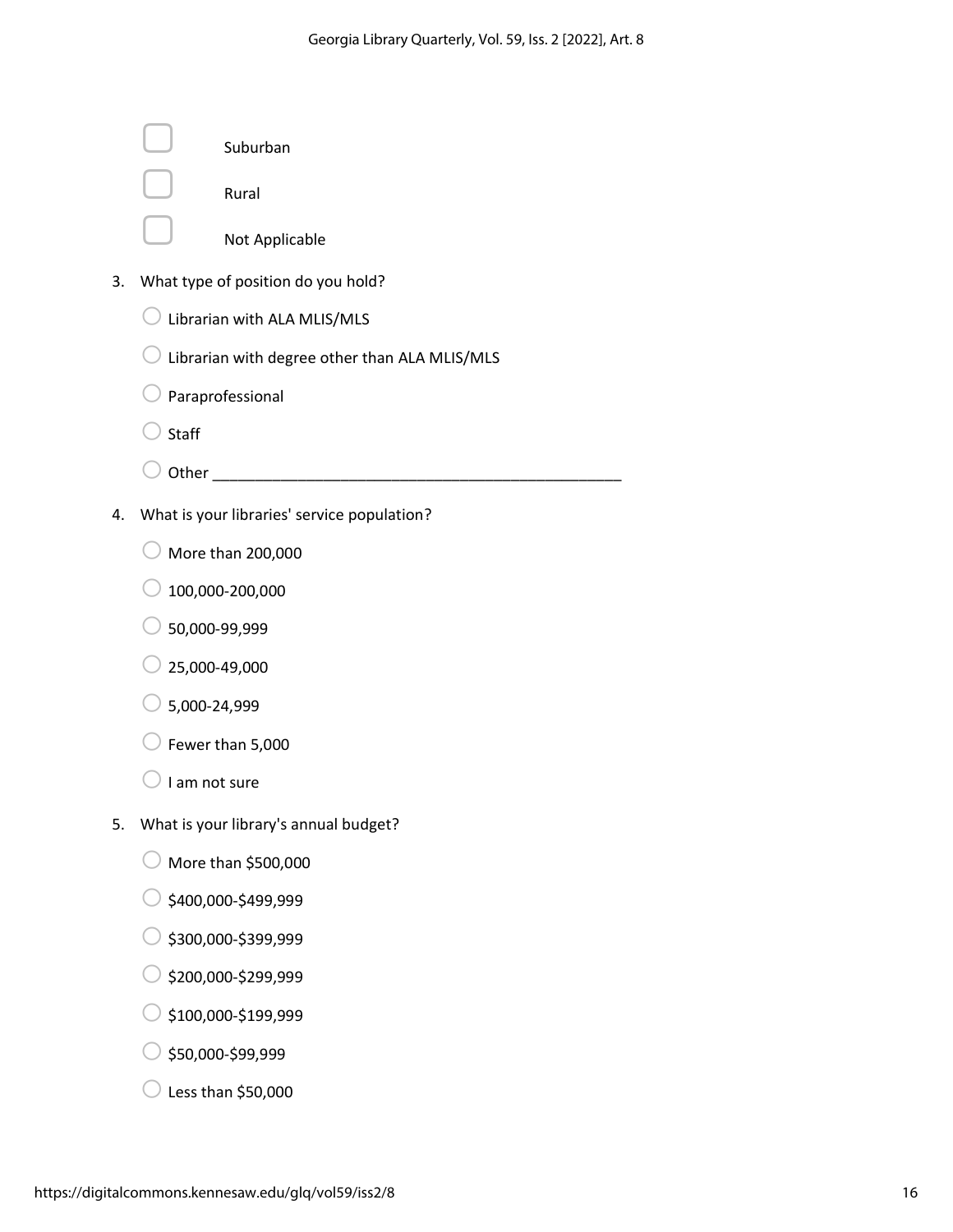$\bigcirc$  I am not sure

#### **Part II: Background Knowledge**

- 6. Are you aware of the "**Green Library Movement**?"
	- $\bigcirc$  Yes
	- $\bigcirc$  No
	- $\bigcirc$  I am not sure
- 7. Are you familiar with concept of the **Leadership in Energy and Environmental Design (LEED)** Green Building Certification system?
	- $\bigcirc$  Yes
	- $\bigcirc$  No
	- $\bigcirc$  I am not sure
- 8. Are you aware of any examples of the "Green Libraries/LEED Certified Libraries" in your area?
	- $\bigcirc$  Yes
	- $\bigcirc$  No
	- $\bigcirc$  I am not sure
- 9. Is your library a LEED certified library?
	- $\bigcirc$  Yes
	- $\bigcirc$  No
	- $\bigcirc$  I don't know

#### **Part III: Attitude**

10. The following statements ask about your attitude toward the importance of providing environmental education in libraries:

|                                                     | Strongly<br>disagree | <b>Disagree</b> | Neither<br>disagree nor<br>agree | Agree | Strongly agree |
|-----------------------------------------------------|----------------------|-----------------|----------------------------------|-------|----------------|
| It's important<br>for libraries to<br>operate in an |                      |                 |                                  |       |                |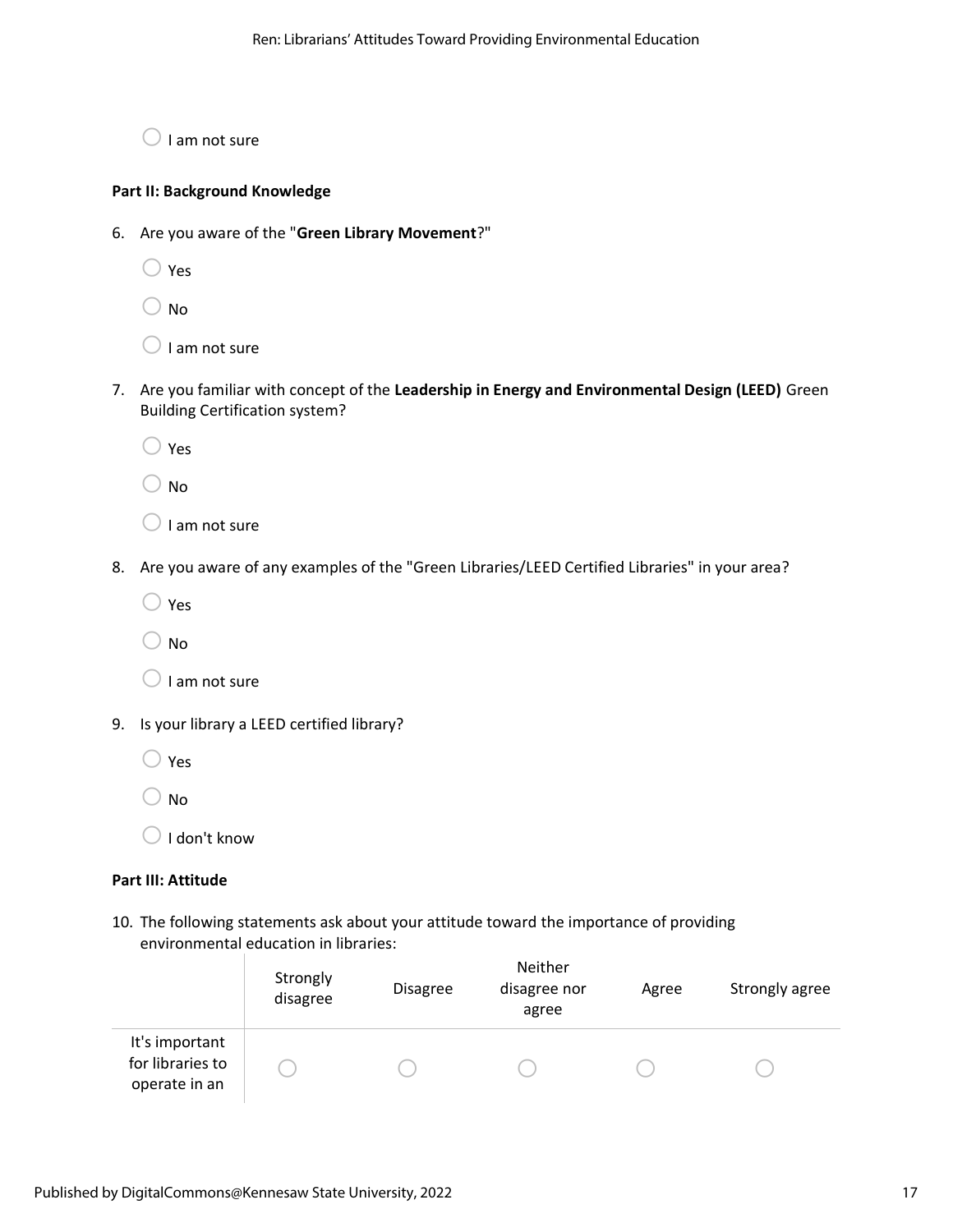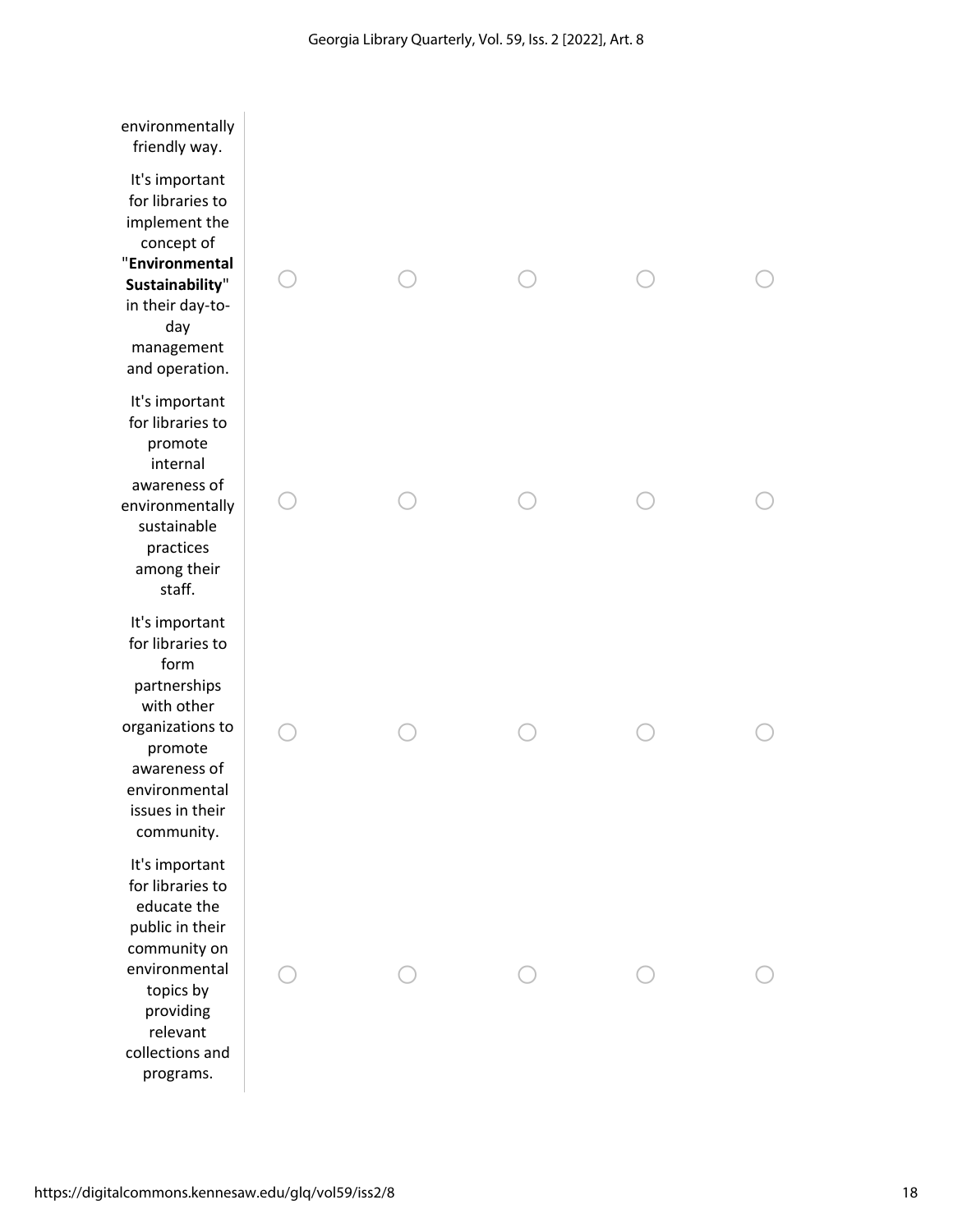

#### **Part IV: Internal Practices**

11. Does your library have an environmental policy that applies to your daily operation of the library?

- $\bigcirc$  Yes
- o No
- $\bigcirc$  I don't know
- 12. Does your library incorporate environmentally friendly policies and practices in building construction and/or maintenance?
	- $\bigcirc$  Yes
	- $\bigcirc$  No
	- $\bigcirc$  I don't know
- 13. Does your library take into consideration measures to reduce the environmental impact caused by the library's operation?
	- $\bigcirc$  Yes
	- $\bigcirc$  No
	- $\bigcirc$  I don't know
- 14. What are the measures that your library takes to reduce the environmental footprint?



Using sustainable energy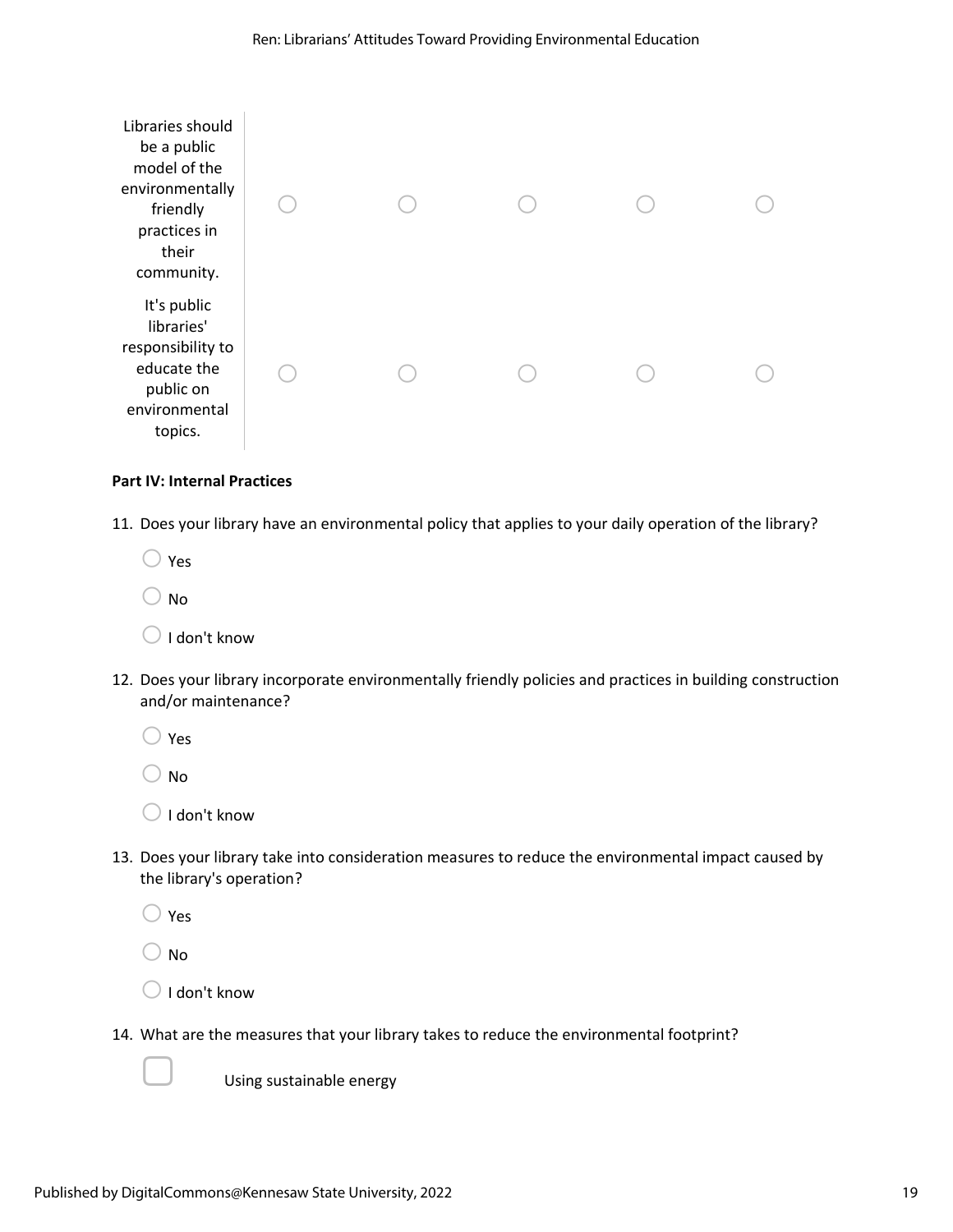| Using recycled products |
|-------------------------|
| Using reusable products |
| Other                   |

#### **Part V: Community Outreach**

- 15. Does your library organize outreach campaign/events to promote the discussion of environmental issues in your community?
	- $\bigcirc$  Yes
	- $\bigcirc$  No
	- $\bigcirc$  I don't know

15a. Please tell me a little more about the events:

16. Does your library organize book exhibits or themed exhibits about environmental issues?

\_\_\_\_\_\_\_\_\_\_\_\_\_\_\_\_\_\_\_\_\_\_\_\_\_\_\_\_\_\_\_\_\_\_\_\_\_\_\_\_\_\_\_\_\_\_\_\_\_\_\_\_\_\_\_\_\_\_\_\_\_\_\_\_

\_\_\_\_\_\_\_\_\_\_\_\_\_\_\_\_\_\_\_\_\_\_\_\_\_\_\_\_\_\_\_\_\_\_\_\_\_\_\_\_\_\_\_\_\_\_\_\_\_\_\_\_\_\_\_\_\_\_\_\_\_\_\_\_

- $\bigcirc$  Yes
- $\bigcirc$  No
- $\bigcirc$  I don't know

16a. Please tell me a little more about the exhibits:

- 17. Does your library create programs related to environmental topics?
	- $\bigcirc$  Yes
	- $\bigcirc$  No
	- $\bigcirc$  I don't know

17a. Please tell me a little more about the programs:

18. Does your library maintain a resource guide on environmental education resources?

\_\_\_\_\_\_\_\_\_\_\_\_\_\_\_\_\_\_\_\_\_\_\_\_\_\_\_\_\_\_\_\_\_\_\_\_\_\_\_\_\_\_\_\_\_\_\_\_\_\_\_\_\_\_\_\_\_\_\_\_\_\_\_\_

- $\bigcirc$  Yes
- $\bigcirc$  No